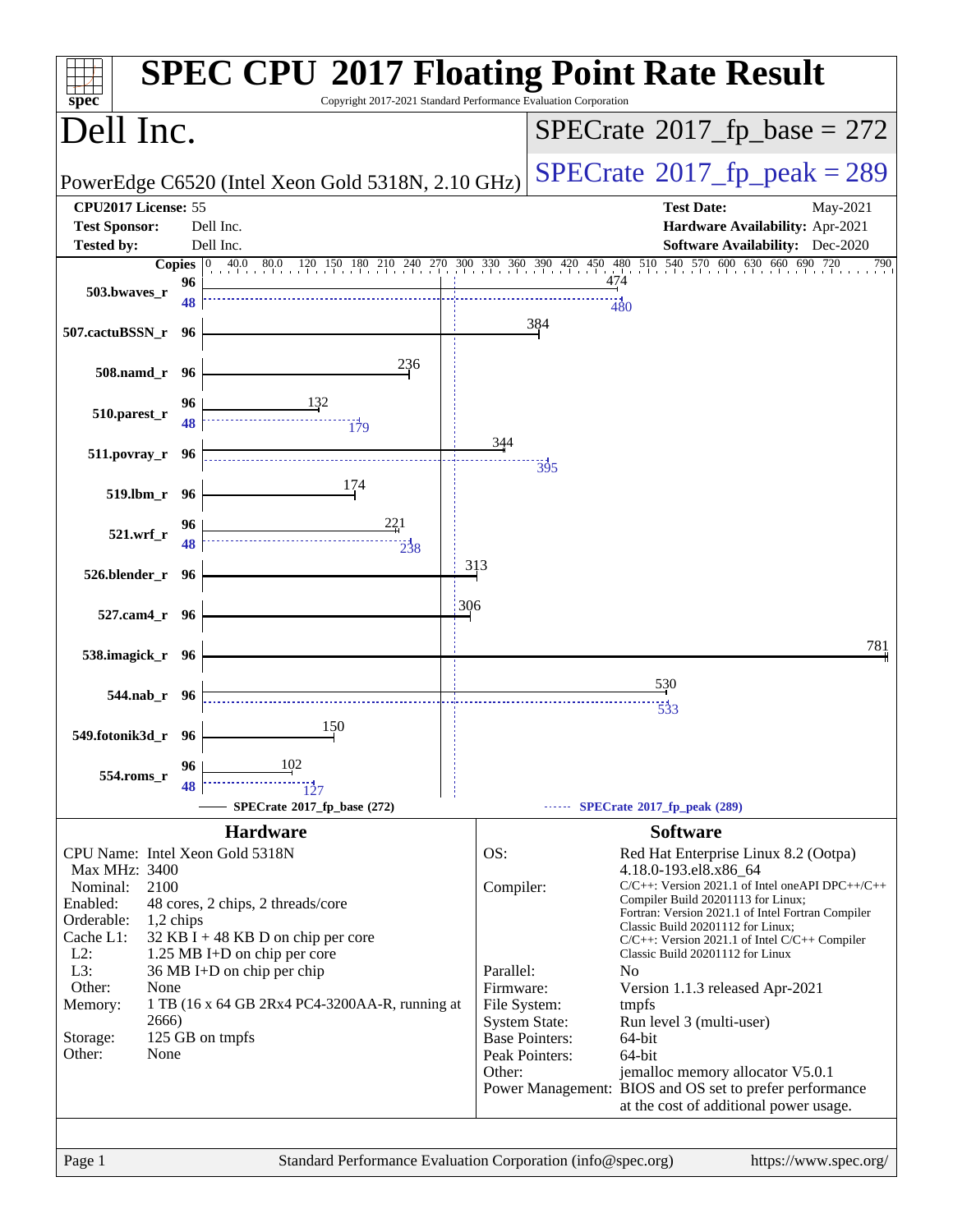| <b>SPEC CPU®2017 Floating Point Rate Result</b><br>Copyright 2017-2021 Standard Performance Evaluation Corporation<br>spec <sup>®</sup>                                                                                                             |               |                |            |                    |              |                      |       |               |                |              |                   |              |                                             |              |
|-----------------------------------------------------------------------------------------------------------------------------------------------------------------------------------------------------------------------------------------------------|---------------|----------------|------------|--------------------|--------------|----------------------|-------|---------------|----------------|--------------|-------------------|--------------|---------------------------------------------|--------------|
| Dell Inc.<br>$SPECTate$ <sup>®</sup> 2017_fp_base = 272                                                                                                                                                                                             |               |                |            |                    |              |                      |       |               |                |              |                   |              |                                             |              |
|                                                                                                                                                                                                                                                     |               |                |            |                    |              |                      |       |               |                |              |                   |              | $SPECTate@2017fp peak = 289$                |              |
| PowerEdge C6520 (Intel Xeon Gold 5318N, 2.10 GHz)                                                                                                                                                                                                   |               |                |            |                    |              |                      |       |               |                |              |                   |              |                                             |              |
| CPU2017 License: 55<br><b>Test Sponsor:</b>                                                                                                                                                                                                         | Dell Inc.     |                |            |                    |              |                      |       |               |                |              | <b>Test Date:</b> |              | May-2021<br>Hardware Availability: Apr-2021 |              |
| <b>Tested by:</b>                                                                                                                                                                                                                                   | Dell Inc.     |                |            |                    |              |                      |       |               |                |              |                   |              | <b>Software Availability:</b> Dec-2020      |              |
|                                                                                                                                                                                                                                                     |               |                |            |                    |              | <b>Results Table</b> |       |               |                |              |                   |              |                                             |              |
|                                                                                                                                                                                                                                                     |               |                |            | <b>Base</b>        |              |                      |       |               |                |              | <b>Peak</b>       |              |                                             |              |
| <b>Benchmark</b>                                                                                                                                                                                                                                    | <b>Copies</b> | <b>Seconds</b> | Ratio      | <b>Seconds</b>     | <b>Ratio</b> | <b>Seconds</b>       | Ratio | <b>Copies</b> | <b>Seconds</b> | <b>Ratio</b> | <b>Seconds</b>    | <b>Ratio</b> | <b>Seconds</b>                              | <b>Ratio</b> |
| 503.bwaves_r                                                                                                                                                                                                                                        | 96            | 2030           | 474        | 2030               | 474          |                      |       | 48            | 1003           | 480          | <b>1004</b>       | 480          |                                             |              |
| 507.cactuBSSN r                                                                                                                                                                                                                                     | 96            | 316            | 384        | 315                | 385<br>237   |                      |       | 96            | 316            | 384          | 315               | 385<br>237   |                                             |              |
| $508$ .namd $_r$<br>510.parest_r                                                                                                                                                                                                                    | 96<br>96      | 386<br>1891    | 236<br>133 | 385<br><b>1901</b> | 132          |                      |       | 96<br>48      | 386<br>702     | 236<br>179   | 385<br>701        | 179          |                                             |              |
| 511.povray_r                                                                                                                                                                                                                                        | 96            | 648            | 346        | 652                | 344          |                      |       | 96            | 568            | 395          | 567               | 395          |                                             |              |
| 519.1bm_r                                                                                                                                                                                                                                           | 96            | 583            | 174        | 581                | 174          |                      |       | 96            | 583            | 174          | 581               | 174          |                                             |              |
| 521.wrf                                                                                                                                                                                                                                             | 96            | 975            | 221        | 957                | 225          |                      |       | 48            | 452            | 238          | 452               | 238          |                                             |              |
| 526.blender_r                                                                                                                                                                                                                                       | 96            | 466            | 314        | <u>466</u>         | 313          |                      |       | 96            | 466            | 314          | 466               | 313          |                                             |              |
| 527.cam4_r                                                                                                                                                                                                                                          | 96            | 549            | 306        | 549                | 306          |                      |       | 96            | 549            | 306          | 549               | 306          |                                             |              |
| 538.imagick_r                                                                                                                                                                                                                                       | 96            | 305            | 784        | 306                | 781          |                      |       | 96            | 305            | 784          | 306               | 781          |                                             |              |
| 544.nab r                                                                                                                                                                                                                                           | 96            | 304            | 531        | 305                | 530          |                      |       | 96            | 303            | 533          | 303               | 533          |                                             |              |
| 549.fotonik3d_r                                                                                                                                                                                                                                     | 96            | 2500           | 150        | 2498               | 150          |                      |       | 96            | 2500           | <b>150</b>   | 2498              | 150          |                                             |              |
| 554.roms_r                                                                                                                                                                                                                                          | 96            | 1491           | 102        | 1499               | 102          |                      |       | 48            | 601            | 127          | 600               | 127          |                                             |              |
| $SPECrate$ <sup>®</sup> 2017_fp_base =<br>272                                                                                                                                                                                                       |               |                |            |                    |              |                      |       |               |                |              |                   |              |                                             |              |
| $SPECrate^{\circ}2017$ _fp_peak =                                                                                                                                                                                                                   |               |                | 289        |                    |              |                      |       |               |                |              |                   |              |                                             |              |
| Results appear in the order in which they were run. Bold underlined text indicates a median measurement.                                                                                                                                            |               |                |            |                    |              |                      |       |               |                |              |                   |              |                                             |              |
| <b>Submit Notes</b><br>The numactl mechanism was used to bind copies to processors. The config file option 'submit'<br>was used to generate numactl commands to bind each copy to a specific processor.<br>For details, please see the config file. |               |                |            |                    |              |                      |       |               |                |              |                   |              |                                             |              |
| <b>Operating System Notes</b><br>Stack size set to unlimited using "ulimit -s unlimited"                                                                                                                                                            |               |                |            |                    |              |                      |       |               |                |              |                   |              |                                             |              |
| <b>Environment Variables Notes</b>                                                                                                                                                                                                                  |               |                |            |                    |              |                      |       |               |                |              |                   |              |                                             |              |
| Environment variables set by runcpu before the start of the run:<br>LD LIBRARY PATH =<br>"/mnt/ramdisk/cpu2017-1.1.7-ic2021.1/lib/intel64:/mnt/ramdisk/cpu2017-1.<br>$1.7 - ic2021.1/je5.0.1-64"$<br>MALLOC_CONF = "retain:true"                    |               |                |            |                    |              |                      |       |               |                |              |                   |              |                                             |              |
|                                                                                                                                                                                                                                                     |               |                |            |                    |              |                      |       |               |                |              |                   |              |                                             |              |

### **[General Notes](http://www.spec.org/auto/cpu2017/Docs/result-fields.html#GeneralNotes)**

 Binaries compiled on a system with 1x Intel Core i9-7980XE CPU + 64GB RAM memory using Red Hat Enterprise Linux 8.1

**(Continued on next page)**

Page 2 Standard Performance Evaluation Corporation [\(info@spec.org\)](mailto:info@spec.org) <https://www.spec.org/>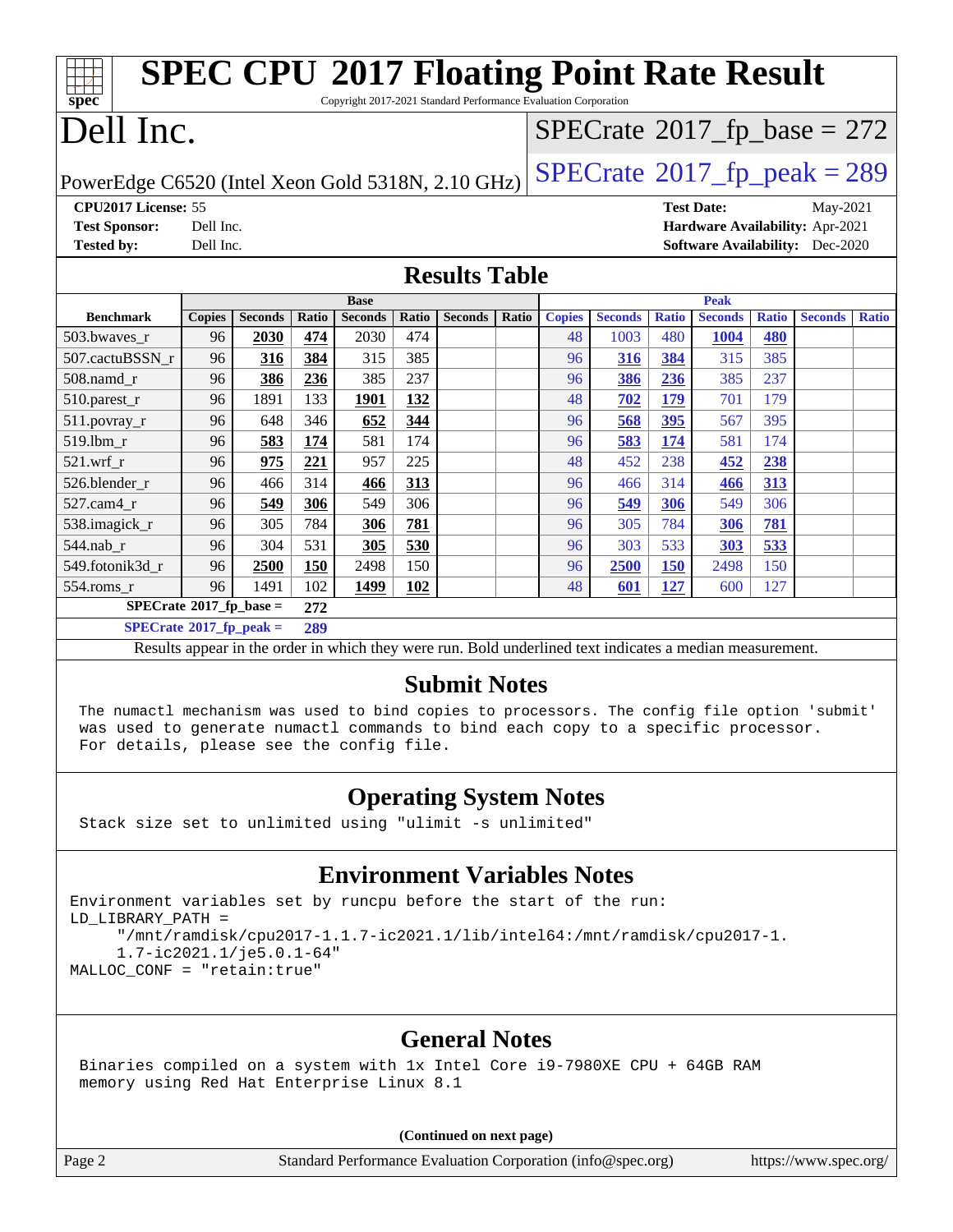| $\frac{1}{\text{spec}^*}$<br><b>SPEC CPU®2017 Floating Point Rate Result</b><br>Copyright 2017-2021 Standard Performance Evaluation Corporation |                                              |
|-------------------------------------------------------------------------------------------------------------------------------------------------|----------------------------------------------|
| Dell Inc.                                                                                                                                       | $SPECrate^{\circledast}2017\_fp\_base = 272$ |
| PowerEdge C6520 (Intel Xeon Gold 5318N, 2.10 GHz) $\left $ SPECrate®2017_fp_peak = 289                                                          |                                              |

| <b>CPU2017 License: 55</b> |  |  |  |
|----------------------------|--|--|--|

| <b>Test Sponsor:</b> | Dell Inc. |
|----------------------|-----------|
| <b>Tested by:</b>    | Dell Inc. |

**[CPU2017 License:](http://www.spec.org/auto/cpu2017/Docs/result-fields.html#CPU2017License)** 55 **[Test Date:](http://www.spec.org/auto/cpu2017/Docs/result-fields.html#TestDate)** May-2021 **[Hardware Availability:](http://www.spec.org/auto/cpu2017/Docs/result-fields.html#HardwareAvailability)** Apr-2021 **[Software Availability:](http://www.spec.org/auto/cpu2017/Docs/result-fields.html#SoftwareAvailability)** Dec-2020

### **[General Notes \(Continued\)](http://www.spec.org/auto/cpu2017/Docs/result-fields.html#GeneralNotes)**

 NA: The test sponsor attests, as of date of publication, that CVE-2017-5754 (Meltdown) is mitigated in the system as tested and documented. Yes: The test sponsor attests, as of date of publication, that CVE-2017-5753 (Spectre variant 1) is mitigated in the system as tested and documented. Yes: The test sponsor attests, as of date of publication, that CVE-2017-5715 (Spectre variant 2) is mitigated in the system as tested and documented.

 Transparent Huge Pages enabled by default Prior to runcpu invocation Filesystem page cache synced and cleared with: sync; echo 3> /proc/sys/vm/drop\_caches runcpu command invoked through numactl i.e.: numactl --interleave=all runcpu <etc> jemalloc, a general purpose malloc implementation built with the RedHat Enterprise 7.5, and the system compiler gcc 4.8.5 sources available from jemalloc.net or<https://github.com/jemalloc/jemalloc/releases>

Benchmark run from a 125 GB ramdisk created with the cmd: "mount -t tmpfs -o size=125G tmpfs /mnt/ramdisk"

#### **[Platform Notes](http://www.spec.org/auto/cpu2017/Docs/result-fields.html#PlatformNotes)**

| BIOS Settings:                                                                                                                                                                            |                                                                |  |  |  |
|-------------------------------------------------------------------------------------------------------------------------------------------------------------------------------------------|----------------------------------------------------------------|--|--|--|
|                                                                                                                                                                                           | Sub NUMA Cluster : 2-Way Clustering                            |  |  |  |
| Virtualization Technology: Disabled                                                                                                                                                       |                                                                |  |  |  |
|                                                                                                                                                                                           |                                                                |  |  |  |
| System Profile : Custom                                                                                                                                                                   |                                                                |  |  |  |
|                                                                                                                                                                                           | CPU Power Management : Maximum Performance                     |  |  |  |
|                                                                                                                                                                                           | C1E : Disabled                                                 |  |  |  |
|                                                                                                                                                                                           | C States : Autonomous                                          |  |  |  |
| Memory Patrol Scrub: Disabled                                                                                                                                                             |                                                                |  |  |  |
| Energy Efficiency Policy : Performance                                                                                                                                                    |                                                                |  |  |  |
| CPU Interconnect Bus Link                                                                                                                                                                 |                                                                |  |  |  |
| Power Management : Disabled                                                                                                                                                               |                                                                |  |  |  |
| Sysinfo program /mnt/ramdisk/cpu2017-1.1.7-ic2021.1/bin/sysinfo<br>Rev: r6538 of 2020-09-24 e8664e66d2d7080afeaa89d4b38e2f1c<br>running on localhost.localdomain Mon May 24 22:40:39 2021 |                                                                |  |  |  |
|                                                                                                                                                                                           | SUT (System Under Test) info as seen by some common utilities. |  |  |  |
| For more information on this section, see                                                                                                                                                 |                                                                |  |  |  |
|                                                                                                                                                                                           | https://www.spec.org/cpu2017/Docs/config.html#sysinfo          |  |  |  |
|                                                                                                                                                                                           |                                                                |  |  |  |
| From /proc/cpuinfo                                                                                                                                                                        |                                                                |  |  |  |
|                                                                                                                                                                                           | model name : Intel(R) Xeon(R) Gold 5318N CPU @ 2.10GHz         |  |  |  |
| 2 "physical id"s (chips)                                                                                                                                                                  |                                                                |  |  |  |
|                                                                                                                                                                                           |                                                                |  |  |  |
|                                                                                                                                                                                           | (Continued on next page)                                       |  |  |  |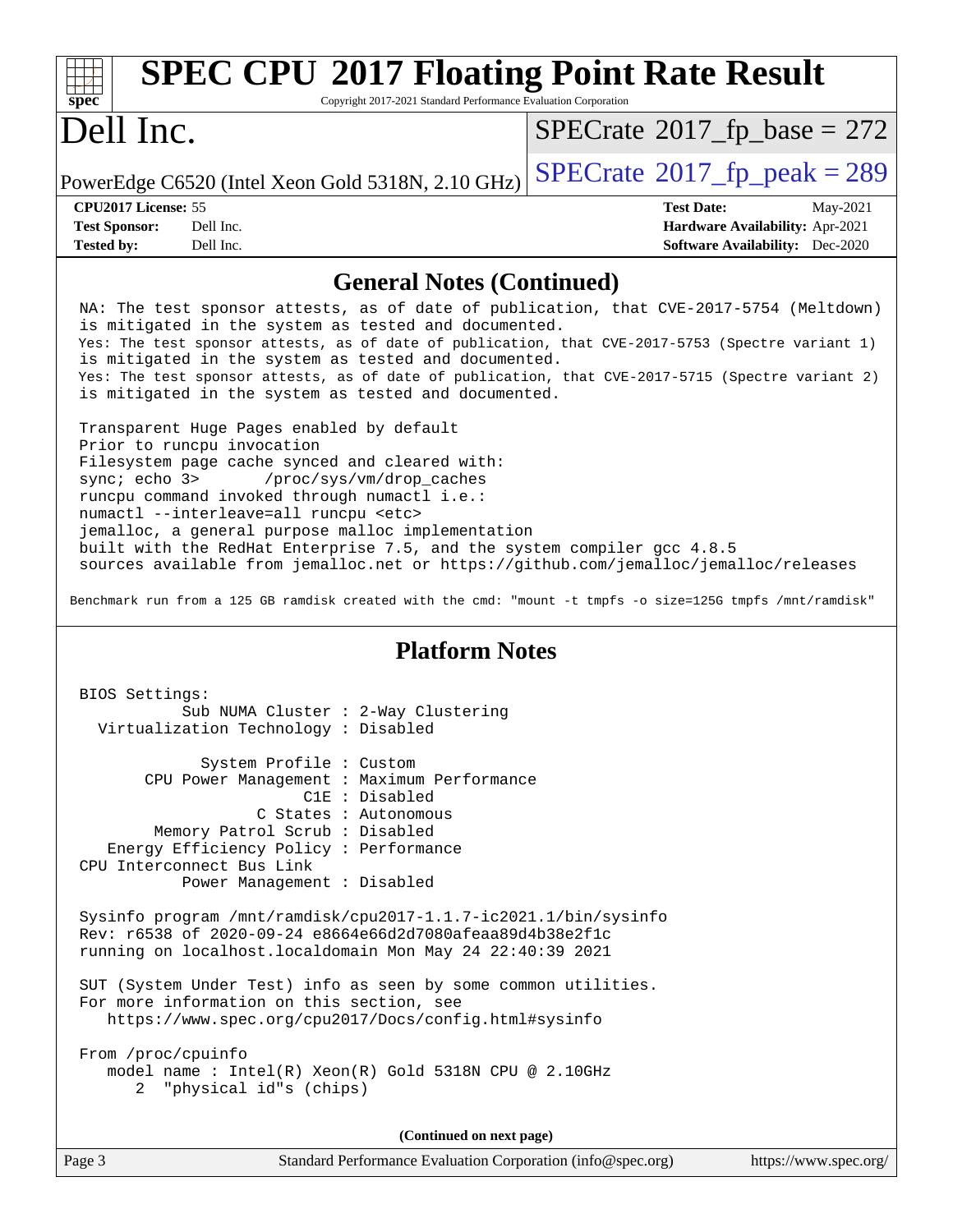| $spec^*$                                                                                                                                                                                                                                                                                                                                                                                                                                                                                                                                                                                                                                                                                                                                                                                                                                                                                                                                                                                                                                                                                                                                                                                                                                                                                                                                                                                                                                                                                                                                                                                                                                                                                                                                                                                                                                                                                                                                                            | <b>SPEC CPU®2017 Floating Point Rate Result</b><br>Copyright 2017-2021 Standard Performance Evaluation Corporation                                          |                                      |                                                                           |  |
|---------------------------------------------------------------------------------------------------------------------------------------------------------------------------------------------------------------------------------------------------------------------------------------------------------------------------------------------------------------------------------------------------------------------------------------------------------------------------------------------------------------------------------------------------------------------------------------------------------------------------------------------------------------------------------------------------------------------------------------------------------------------------------------------------------------------------------------------------------------------------------------------------------------------------------------------------------------------------------------------------------------------------------------------------------------------------------------------------------------------------------------------------------------------------------------------------------------------------------------------------------------------------------------------------------------------------------------------------------------------------------------------------------------------------------------------------------------------------------------------------------------------------------------------------------------------------------------------------------------------------------------------------------------------------------------------------------------------------------------------------------------------------------------------------------------------------------------------------------------------------------------------------------------------------------------------------------------------|-------------------------------------------------------------------------------------------------------------------------------------------------------------|--------------------------------------|---------------------------------------------------------------------------|--|
| Dell Inc.                                                                                                                                                                                                                                                                                                                                                                                                                                                                                                                                                                                                                                                                                                                                                                                                                                                                                                                                                                                                                                                                                                                                                                                                                                                                                                                                                                                                                                                                                                                                                                                                                                                                                                                                                                                                                                                                                                                                                           |                                                                                                                                                             | $SPECrate^{\circ}2017$ [p base = 272 |                                                                           |  |
| PowerEdge C6520 (Intel Xeon Gold 5318N, 2.10 GHz)                                                                                                                                                                                                                                                                                                                                                                                                                                                                                                                                                                                                                                                                                                                                                                                                                                                                                                                                                                                                                                                                                                                                                                                                                                                                                                                                                                                                                                                                                                                                                                                                                                                                                                                                                                                                                                                                                                                   |                                                                                                                                                             | $SPECTate@2017fr peak = 289$         |                                                                           |  |
| CPU2017 License: 55                                                                                                                                                                                                                                                                                                                                                                                                                                                                                                                                                                                                                                                                                                                                                                                                                                                                                                                                                                                                                                                                                                                                                                                                                                                                                                                                                                                                                                                                                                                                                                                                                                                                                                                                                                                                                                                                                                                                                 |                                                                                                                                                             | <b>Test Date:</b>                    | May-2021                                                                  |  |
| <b>Test Sponsor:</b><br>Dell Inc.<br>Dell Inc.<br><b>Tested by:</b>                                                                                                                                                                                                                                                                                                                                                                                                                                                                                                                                                                                                                                                                                                                                                                                                                                                                                                                                                                                                                                                                                                                                                                                                                                                                                                                                                                                                                                                                                                                                                                                                                                                                                                                                                                                                                                                                                                 |                                                                                                                                                             |                                      | Hardware Availability: Apr-2021<br><b>Software Availability:</b> Dec-2020 |  |
|                                                                                                                                                                                                                                                                                                                                                                                                                                                                                                                                                                                                                                                                                                                                                                                                                                                                                                                                                                                                                                                                                                                                                                                                                                                                                                                                                                                                                                                                                                                                                                                                                                                                                                                                                                                                                                                                                                                                                                     |                                                                                                                                                             |                                      |                                                                           |  |
|                                                                                                                                                                                                                                                                                                                                                                                                                                                                                                                                                                                                                                                                                                                                                                                                                                                                                                                                                                                                                                                                                                                                                                                                                                                                                                                                                                                                                                                                                                                                                                                                                                                                                                                                                                                                                                                                                                                                                                     | <b>Platform Notes (Continued)</b>                                                                                                                           |                                      |                                                                           |  |
| 96 "processors"<br>cpu cores : 24<br>siblings : 48                                                                                                                                                                                                                                                                                                                                                                                                                                                                                                                                                                                                                                                                                                                                                                                                                                                                                                                                                                                                                                                                                                                                                                                                                                                                                                                                                                                                                                                                                                                                                                                                                                                                                                                                                                                                                                                                                                                  | cores, siblings (Caution: counting these is hw and system dependent. The following<br>excerpts from /proc/cpuinfo might not be reliable. Use with caution.) |                                      |                                                                           |  |
| physical 0: cores 0 1 2 3 4 5 6 7 8 9 10 11 12 13 14 15 16 17 18 19 20 21 22 23<br>physical 1: cores 0 1 2 3 4 5 6 7 8 9 10 11 12 13 14 15 16 17 18 19 20 21 22 23<br>From 1scpu:<br>Architecture:<br>x86 64<br>$32$ -bit, $64$ -bit<br>$CPU$ op-mode( $s$ ):<br>Little Endian<br>Byte Order:<br>96<br>CPU(s):<br>On-line CPU(s) list: $0-95$<br>Thread( $s$ ) per core:<br>2<br>24<br>$Core(s)$ per socket:<br>Socket(s):<br>2<br>2<br>NUMA $node(s):$<br>Vendor ID:<br>GenuineIntel<br>CPU family:<br>6<br>Model:<br>106<br>Model name:<br>$Intel(R) Xeon(R) Gold 5318N CPU @ 2.10GHz$<br>Stepping:<br>6<br>2769.616<br>CPU MHz:<br>4200.00<br>BogoMIPS:<br>Virtualization:<br>$VT - x$<br>48K<br>Lld cache:<br>Lli cache:<br>32K<br>L2 cache:<br>1280K<br>L3 cache:<br>36864K<br>NUMA node0 CPU(s):<br>$0 - 23, 48 - 71$<br>NUMA nodel CPU(s):<br>$24 - 47, 72 - 95$<br>fpu vme de pse tsc msr pae mce cx8 apic sep mtrr pge mca cmov<br>Flags:<br>pat pse36 clflush dts acpi mmx fxsr sse sse2 ss ht tm pbe syscall nx pdpe1gb rdtscp<br>lm constant_tsc art arch_perfmon pebs bts rep_good nopl xtopology nonstop_tsc cpuid<br>aperfmperf pni pclmulqdq dtes64 monitor ds_cpl vmx smx est tm2 ssse3 sdbg fma cx16<br>xtpr pdcm pcid dca sse4_1 sse4_2 x2apic movbe popcnt tsc_deadline_timer aes xsave<br>avx f16c rdrand lahf_lm abm 3dnowprefetch cpuid_fault epb cat_13 invpcid_single ssbd<br>mba ibrs ibpb stibp ibrs_enhanced tpr_shadow vnmi flexpriority ept vpid fsgsbase<br>tsc_adjust bmil hle avx2 smep bmi2 erms invpcid rtm cqm rdt_a avx512f avx512dq<br>rdseed adx smap avx512ifma clflushopt clwb intel_pt avx512cd sha_ni avx512bw<br>avx512vl xsaveopt xsavec xgetbvl xsaves cqm_llc cqm_occup_llc cqm_mbm_total<br>cqm_mbm_local wbnoinvd dtherm ida arat pln pts avx512vbmi umip pku ospke<br>avx512_vbmi2 gfni vaes vpclmulqdq avx512_vnni avx512_bitalg tme avx512_vpopcntdq<br>la57 rdpid md_clear pconfig flush_l1d arch_capabilities |                                                                                                                                                             |                                      |                                                                           |  |
| /proc/cpuinfo cache data                                                                                                                                                                                                                                                                                                                                                                                                                                                                                                                                                                                                                                                                                                                                                                                                                                                                                                                                                                                                                                                                                                                                                                                                                                                                                                                                                                                                                                                                                                                                                                                                                                                                                                                                                                                                                                                                                                                                            | (Continued on next page)                                                                                                                                    |                                      |                                                                           |  |
| Page 4                                                                                                                                                                                                                                                                                                                                                                                                                                                                                                                                                                                                                                                                                                                                                                                                                                                                                                                                                                                                                                                                                                                                                                                                                                                                                                                                                                                                                                                                                                                                                                                                                                                                                                                                                                                                                                                                                                                                                              | Standard Performance Evaluation Corporation (info@spec.org)                                                                                                 |                                      | https://www.spec.org/                                                     |  |
|                                                                                                                                                                                                                                                                                                                                                                                                                                                                                                                                                                                                                                                                                                                                                                                                                                                                                                                                                                                                                                                                                                                                                                                                                                                                                                                                                                                                                                                                                                                                                                                                                                                                                                                                                                                                                                                                                                                                                                     |                                                                                                                                                             |                                      |                                                                           |  |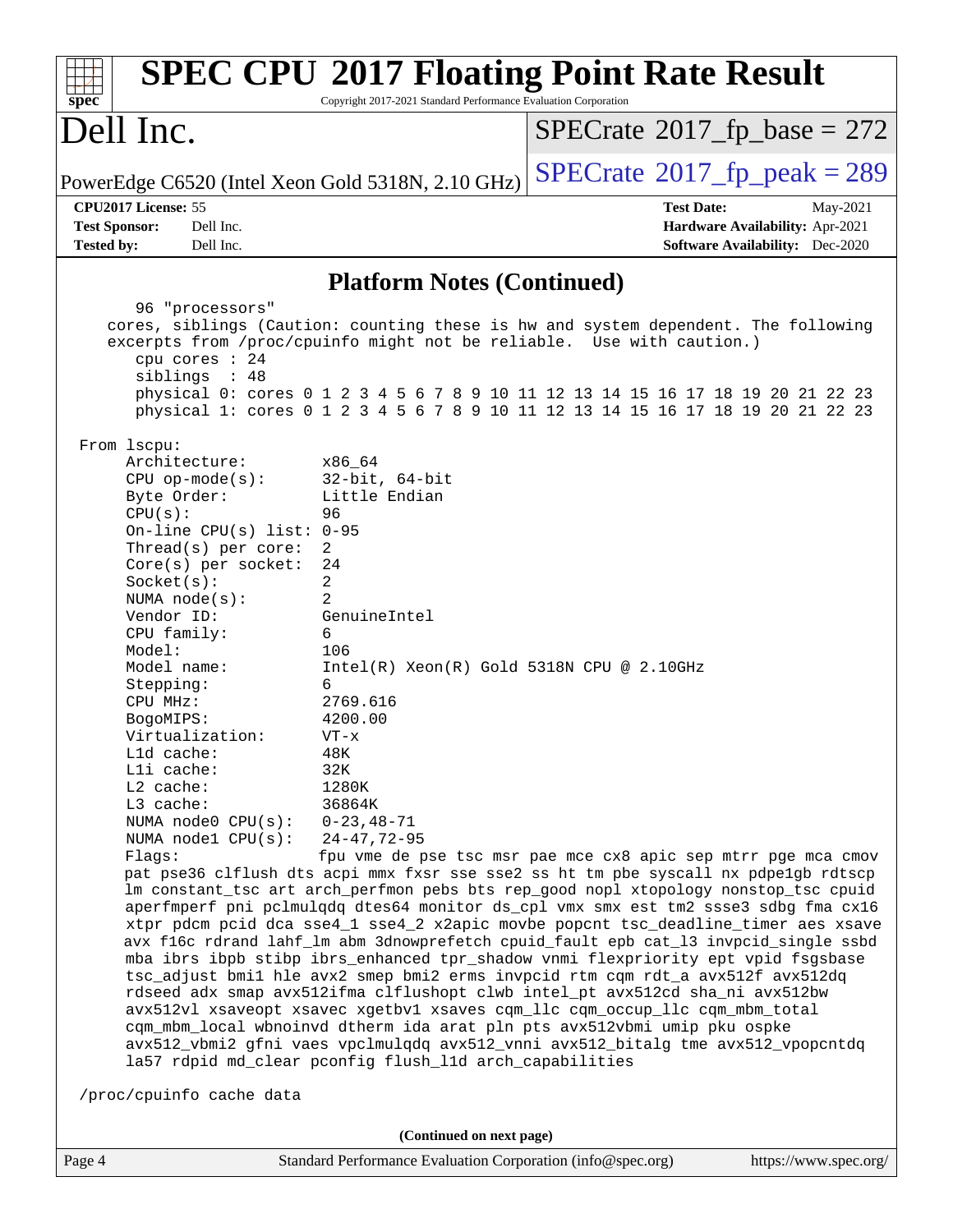| <b>SPEC CPU®2017 Floating Point Rate Result</b><br>spec<br>Copyright 2017-2021 Standard Performance Evaluation Corporation                                                                                                                                                                                                                                                                                                                   |                                                                           |
|----------------------------------------------------------------------------------------------------------------------------------------------------------------------------------------------------------------------------------------------------------------------------------------------------------------------------------------------------------------------------------------------------------------------------------------------|---------------------------------------------------------------------------|
| Dell Inc.                                                                                                                                                                                                                                                                                                                                                                                                                                    | $SPECTate@2017_fp\_base = 272$                                            |
| PowerEdge C6520 (Intel Xeon Gold 5318N, 2.10 GHz)                                                                                                                                                                                                                                                                                                                                                                                            | $SPECTate@2017_fp\_peak = 289$                                            |
| CPU2017 License: 55                                                                                                                                                                                                                                                                                                                                                                                                                          | <b>Test Date:</b><br>May-2021                                             |
| <b>Test Sponsor:</b><br>Dell Inc.<br><b>Tested by:</b><br>Dell Inc.                                                                                                                                                                                                                                                                                                                                                                          | Hardware Availability: Apr-2021<br><b>Software Availability:</b> Dec-2020 |
| <b>Platform Notes (Continued)</b>                                                                                                                                                                                                                                                                                                                                                                                                            |                                                                           |
| cache size : 36864 KB                                                                                                                                                                                                                                                                                                                                                                                                                        |                                                                           |
| From numactl --hardware WARNING: a numactl 'node' might or might not correspond to a<br>physical chip.<br>$available: 2 nodes (0-1)$<br>node 0 cpus: 0 1 2 3 4 5 6 7 8 9 10 11 12 13 14 15 16 17 18 19 20 21 22 23 48 49 50 51<br>52 53 54 55 56 57 58 59 60 61 62 63 64 65 66 67 68 69 70 71<br>node 0 size: 515479 MB<br>node 0 free: 483167 MB<br>node 1 cpus: 24 25 26 27 28 29 30 31 32 33 34 35 36 37 38 39 40 41 42 43 44 45 46 47 72 |                                                                           |
| 73 74 75 76 77 78 79 80 81 82 83 84 85 86 87 88 89 90 91 92 93 94 95<br>node 1 size: 387031 MB<br>node 1 free: 368626 MB<br>node distances:<br>node<br>$\Omega$<br>1<br>0:<br>10<br>20<br>10<br>1:<br>20                                                                                                                                                                                                                                     |                                                                           |
| From /proc/meminfo<br>MemTotal:<br>924171496 kB<br>HugePages_Total:<br>0<br>Hugepagesize:<br>2048 kB<br>/sbin/tuned-adm active<br>Current active profile: throughput-performance                                                                                                                                                                                                                                                             |                                                                           |
| From /etc/*release* /etc/*version*<br>os-release:<br>NAME="Red Hat Enterprise Linux"<br>VERSION="8.2 (Ootpa)"<br>ID="rhel"<br>ID LIKE="fedora"<br>VERSION ID="8.2"<br>PLATFORM_ID="platform:el8"<br>PRETTY_NAME="Red Hat Enterprise Linux 8.2 (Ootpa)"                                                                                                                                                                                       |                                                                           |
| ANSI_COLOR="0;31"<br>redhat-release: Red Hat Enterprise Linux release 8.2 (Ootpa)<br>system-release: Red Hat Enterprise Linux release 8.2 (Ootpa)<br>system-release-cpe: cpe:/o:redhat:enterprise_linux:8.2:ga                                                                                                                                                                                                                               |                                                                           |
| uname $-a$ :<br>Linux localhost.localdomain 4.18.0-193.el8.x86_64 #1 SMP Fri Mar 27 14:35:58 UTC 2020<br>x86_64 x86_64 x86_64 GNU/Linux                                                                                                                                                                                                                                                                                                      |                                                                           |
| Kernel self-reported vulnerability status:                                                                                                                                                                                                                                                                                                                                                                                                   |                                                                           |
| CVE-2018-12207 (iTLB Multihit):                                                                                                                                                                                                                                                                                                                                                                                                              | Not affected                                                              |
| (Continued on next page)                                                                                                                                                                                                                                                                                                                                                                                                                     |                                                                           |
| Page 5<br>Standard Performance Evaluation Corporation (info@spec.org)                                                                                                                                                                                                                                                                                                                                                                        | https://www.spec.org/                                                     |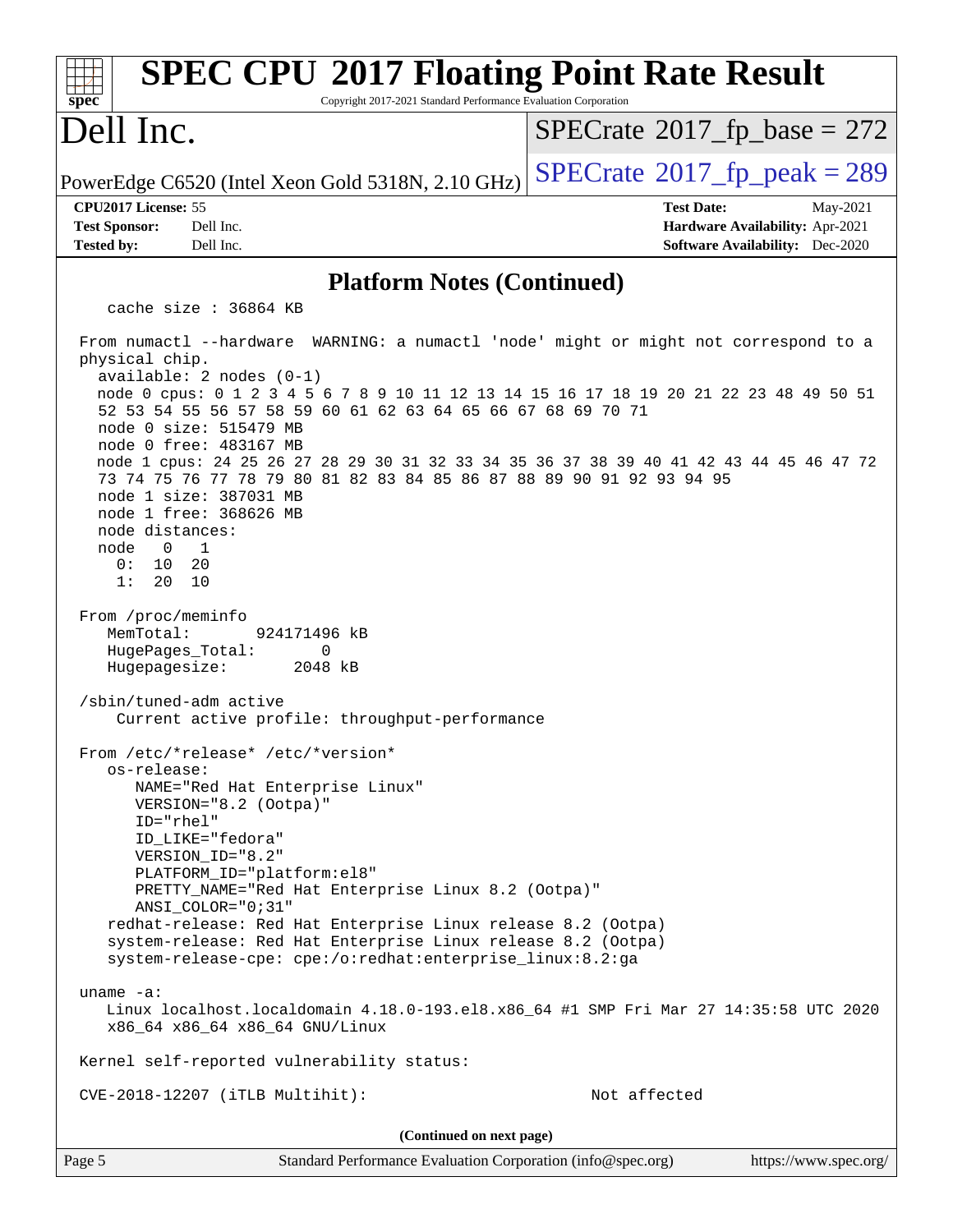| <b>SPEC CPU®2017 Floating Point Rate Result</b><br>spec<br>Copyright 2017-2021 Standard Performance Evaluation Corporation                                                                                                                                                                                                                                                                                                           |                                                                              |
|--------------------------------------------------------------------------------------------------------------------------------------------------------------------------------------------------------------------------------------------------------------------------------------------------------------------------------------------------------------------------------------------------------------------------------------|------------------------------------------------------------------------------|
| Dell Inc.                                                                                                                                                                                                                                                                                                                                                                                                                            | $SPECrate^{\circ}2017$ _fp_base = 272                                        |
| PowerEdge C6520 (Intel Xeon Gold 5318N, 2.10 GHz)                                                                                                                                                                                                                                                                                                                                                                                    | $SPECTate@2017_fp\_peak = 289$                                               |
| CPU2017 License: 55                                                                                                                                                                                                                                                                                                                                                                                                                  | <b>Test Date:</b><br>May-2021                                                |
| Dell Inc.<br><b>Test Sponsor:</b>                                                                                                                                                                                                                                                                                                                                                                                                    | Hardware Availability: Apr-2021                                              |
| <b>Tested by:</b><br>Dell Inc.                                                                                                                                                                                                                                                                                                                                                                                                       | Software Availability: Dec-2020                                              |
| <b>Platform Notes (Continued)</b>                                                                                                                                                                                                                                                                                                                                                                                                    |                                                                              |
| CVE-2018-3620 (L1 Terminal Fault):                                                                                                                                                                                                                                                                                                                                                                                                   | Not affected                                                                 |
| Microarchitectural Data Sampling:                                                                                                                                                                                                                                                                                                                                                                                                    | Not affected                                                                 |
| CVE-2017-5754 (Meltdown):                                                                                                                                                                                                                                                                                                                                                                                                            | Not affected                                                                 |
| CVE-2018-3639 (Speculative Store Bypass):                                                                                                                                                                                                                                                                                                                                                                                            | Mitigation: Speculative Store<br>Bypass disabled via prctl and<br>seccomp    |
| CVE-2017-5753 (Spectre variant 1):                                                                                                                                                                                                                                                                                                                                                                                                   | Mitigation: usercopy/swapgs<br>barriers and __user pointer                   |
| CVE-2017-5715 (Spectre variant 2):                                                                                                                                                                                                                                                                                                                                                                                                   | sanitization<br>Mitigation: Enhanced IBRS, IBPB:<br>conditional, RSB filling |
| CVE-2020-0543 (Special Register Buffer Data Sampling): No status reported<br>CVE-2019-11135 (TSX Asynchronous Abort):                                                                                                                                                                                                                                                                                                                | Not affected                                                                 |
| run-level 3 May 24 16:37                                                                                                                                                                                                                                                                                                                                                                                                             |                                                                              |
| SPEC is set to: /mnt/ramdisk/cpu2017-1.1.7-ic2021.1<br>Filesystem<br>Size Used Avail Use% Mounted on<br>Type<br>tmpfs<br>125G<br>44G<br>tmpfs                                                                                                                                                                                                                                                                                        | 82G 35% / mnt/ramdisk                                                        |
| From /sys/devices/virtual/dmi/id<br>Vendor:<br>Dell Inc.<br>Product:<br>PowerEdge C6520<br>Product Family: PowerEdge<br>Serial:<br>SDPT078                                                                                                                                                                                                                                                                                           |                                                                              |
| Additional information from dmidecode follows. WARNING: Use caution when you interpret<br>this section. The 'dmidecode' program reads system data which is "intended to allow<br>hardware to be accurately determined", but the intent may not be met, as there are<br>frequent changes to hardware, firmware, and the "DMTF SMBIOS" standard.<br>Memory:<br>16x 00AD063200AD HMAA8GR7AJR4N-XN 64 GB 2 rank 3200, configured at 2666 |                                                                              |
| BIOS:                                                                                                                                                                                                                                                                                                                                                                                                                                |                                                                              |
| BIOS Vendor:<br>Dell Inc.                                                                                                                                                                                                                                                                                                                                                                                                            |                                                                              |
| 1.1.3<br>BIOS Version:<br>BIOS Date:<br>04/27/2021                                                                                                                                                                                                                                                                                                                                                                                   |                                                                              |
| BIOS Revision:<br>1.1                                                                                                                                                                                                                                                                                                                                                                                                                |                                                                              |
| (End of data from sysinfo program)                                                                                                                                                                                                                                                                                                                                                                                                   |                                                                              |
| <b>Compiler Version Notes</b>                                                                                                                                                                                                                                                                                                                                                                                                        |                                                                              |
| 519.1bm_r(base, peak) 538.imagick_r(base, peak)<br>C<br>544.nab_r(base, peak)                                                                                                                                                                                                                                                                                                                                                        | ======================                                                       |
| (Continued on next page)                                                                                                                                                                                                                                                                                                                                                                                                             |                                                                              |
| Page 6<br>Standard Performance Evaluation Corporation (info@spec.org)                                                                                                                                                                                                                                                                                                                                                                | https://www.spec.org/                                                        |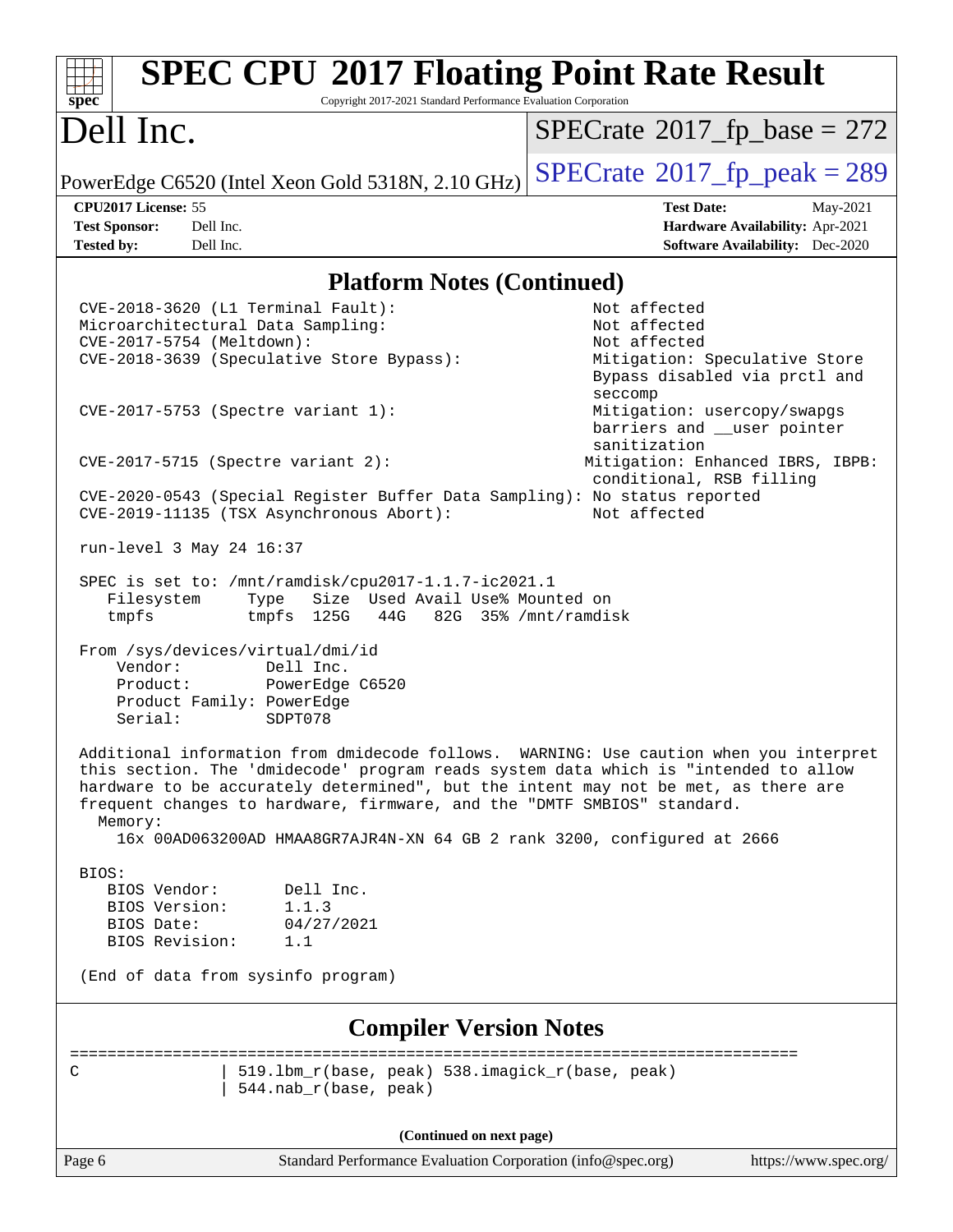| <b>SPEC CPU®2017 Floating Point Rate Result</b><br>Copyright 2017-2021 Standard Performance Evaluation Corporation<br>$spec^*$                                                                                                                                                                                                                                                                                  |                                                                                                     |
|-----------------------------------------------------------------------------------------------------------------------------------------------------------------------------------------------------------------------------------------------------------------------------------------------------------------------------------------------------------------------------------------------------------------|-----------------------------------------------------------------------------------------------------|
| Dell Inc.                                                                                                                                                                                                                                                                                                                                                                                                       | $SPECrate^{\circ}2017$ _fp_base = 272                                                               |
| PowerEdge C6520 (Intel Xeon Gold 5318N, 2.10 GHz)                                                                                                                                                                                                                                                                                                                                                               | $SPECTate@2017_fp\_peak = 289$                                                                      |
| CPU2017 License: 55<br><b>Test Sponsor:</b><br>Dell Inc.<br>Dell Inc.<br><b>Tested by:</b>                                                                                                                                                                                                                                                                                                                      | <b>Test Date:</b><br>May-2021<br>Hardware Availability: Apr-2021<br>Software Availability: Dec-2020 |
| <b>Compiler Version Notes (Continued)</b>                                                                                                                                                                                                                                                                                                                                                                       |                                                                                                     |
| $Intel(R)$ oneAPI DPC++/C++ Compiler for applications running on Intel(R) 64,<br>Version 2021.1 Build 20201113<br>Copyright (C) 1985-2020 Intel Corporation. All rights reserved.                                                                                                                                                                                                                               |                                                                                                     |
| 508.namd_r(base, peak) 510.parest_r(base, peak)<br>$C++$                                                                                                                                                                                                                                                                                                                                                        |                                                                                                     |
| Intel(R) oneAPI DPC++/C++ Compiler for applications running on Intel(R) $64$ ,<br>Version 2021.1 Build 20201113<br>Copyright (C) 1985-2020 Intel Corporation. All rights reserved.                                                                                                                                                                                                                              |                                                                                                     |
| $511. povray_r (peak)$<br>$C++$ , $C$                                                                                                                                                                                                                                                                                                                                                                           |                                                                                                     |
| Intel(R) C++ Intel(R) 64 Compiler Classic for applications running on<br>Intel(R) 64, Version 2021.1 Build 20201112_000000<br>Copyright (C) 1985-2020 Intel Corporation. All rights reserved.<br>Intel(R) C Intel(R) 64 Compiler Classic for applications running on $Intel(R)$<br>64, Version 2021.1 Build 20201112_000000<br>Copyright (C) 1985-2020 Intel Corporation. All rights reserved.                  |                                                                                                     |
| 511.povray_r(base) 526.blender_r(base, peak)<br>$C++$ , $C$                                                                                                                                                                                                                                                                                                                                                     |                                                                                                     |
| $Intel(R)$ oneAPI DPC++/C++ Compiler for applications running on Intel(R) 64,<br>Version 2021.1 Build 20201113<br>Copyright (C) 1985-2020 Intel Corporation. All rights reserved.<br>$Intel(R)$ oneAPI DPC++/C++ Compiler for applications running on Intel(R) 64,<br>Version 2021.1 Build 20201113<br>Copyright (C) 1985-2020 Intel Corporation. All rights reserved.<br>_____________________________________ |                                                                                                     |
| $C++$ , C $\qquad \qquad \vert$ 511.povray_r(peak)                                                                                                                                                                                                                                                                                                                                                              |                                                                                                     |
| $Intel(R)$ C++ Intel(R) 64 Compiler Classic for applications running on<br>Intel(R) 64, Version 2021.1 Build 20201112_000000<br>Copyright (C) 1985-2020 Intel Corporation. All rights reserved.<br>$Intel(R)$ C Intel(R) 64 Compiler Classic for applications running on Intel(R)<br>64, Version 2021.1 Build 20201112_000000<br>Copyright (C) 1985-2020 Intel Corporation. All rights reserved.                |                                                                                                     |
| (Continued on next page)                                                                                                                                                                                                                                                                                                                                                                                        |                                                                                                     |

| Page 7 | Standard Performance Evaluation Corporation (info@spec.org) | https://www.spec.org/ |
|--------|-------------------------------------------------------------|-----------------------|
|--------|-------------------------------------------------------------|-----------------------|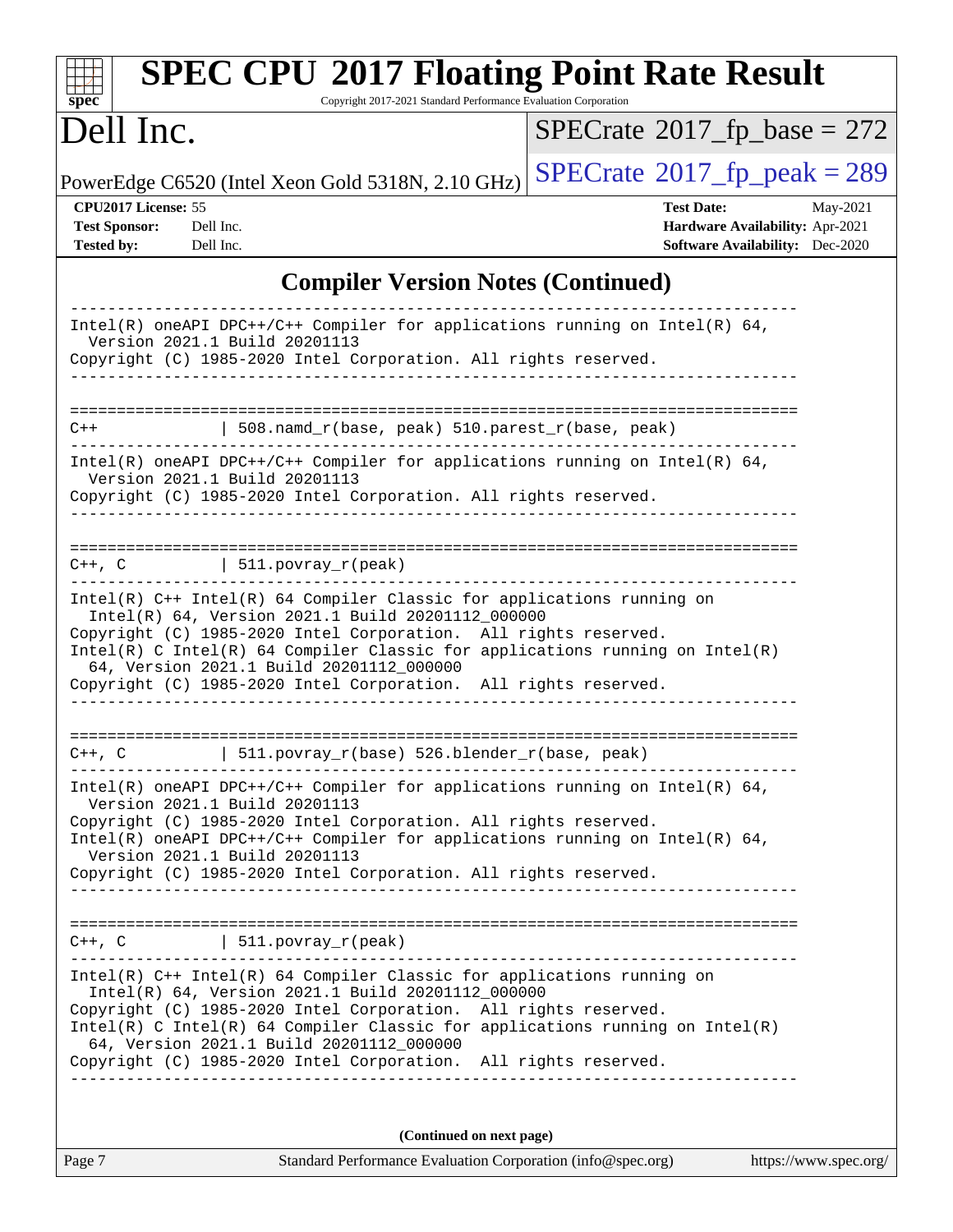|                                                                     |                                                                                                                                                                                                                                                                                                                                                                                                                                                                                                                                                                               | <b>SPEC CPU®2017 Floating Point Rate Result</b>                           |
|---------------------------------------------------------------------|-------------------------------------------------------------------------------------------------------------------------------------------------------------------------------------------------------------------------------------------------------------------------------------------------------------------------------------------------------------------------------------------------------------------------------------------------------------------------------------------------------------------------------------------------------------------------------|---------------------------------------------------------------------------|
| $\mathbf{Spec}^*$<br>Dell Inc.                                      | Copyright 2017-2021 Standard Performance Evaluation Corporation                                                                                                                                                                                                                                                                                                                                                                                                                                                                                                               | $SPECrate^{\circ}2017$ _fp_base = 272                                     |
|                                                                     | PowerEdge C6520 (Intel Xeon Gold 5318N, 2.10 GHz)                                                                                                                                                                                                                                                                                                                                                                                                                                                                                                                             | $SPECTate@2017fr peak = 289$                                              |
| CPU2017 License: 55                                                 |                                                                                                                                                                                                                                                                                                                                                                                                                                                                                                                                                                               | <b>Test Date:</b><br>May-2021                                             |
| <b>Test Sponsor:</b><br>Dell Inc.<br><b>Tested by:</b><br>Dell Inc. |                                                                                                                                                                                                                                                                                                                                                                                                                                                                                                                                                                               | Hardware Availability: Apr-2021<br><b>Software Availability:</b> Dec-2020 |
|                                                                     | <b>Compiler Version Notes (Continued)</b>                                                                                                                                                                                                                                                                                                                                                                                                                                                                                                                                     |                                                                           |
| ==================<br>C++, C                                        | 511.povray_r(base) 526.blender_r(base, peak)                                                                                                                                                                                                                                                                                                                                                                                                                                                                                                                                  |                                                                           |
|                                                                     | Intel(R) oneAPI DPC++/C++ Compiler for applications running on Intel(R) 64,                                                                                                                                                                                                                                                                                                                                                                                                                                                                                                   |                                                                           |
|                                                                     | Version 2021.1 Build 20201113<br>Copyright (C) 1985-2020 Intel Corporation. All rights reserved.<br>Intel(R) oneAPI DPC++/C++ Compiler for applications running on Intel(R) $64$ ,<br>Version 2021.1 Build 20201113<br>Copyright (C) 1985-2020 Intel Corporation. All rights reserved.                                                                                                                                                                                                                                                                                        |                                                                           |
|                                                                     | $C++$ , C, Fortran   507.cactuBSSN_r(base, peak)                                                                                                                                                                                                                                                                                                                                                                                                                                                                                                                              | ===================================                                       |
|                                                                     | Intel(R) oneAPI DPC++/C++ Compiler for applications running on Intel(R) $64$ ,<br>Version 2021.1 Build 20201113<br>Copyright (C) 1985-2020 Intel Corporation. All rights reserved.<br>Intel(R) oneAPI DPC++/C++ Compiler for applications running on Intel(R) $64$ ,<br>Version 2021.1 Build 20201113<br>Copyright (C) 1985-2020 Intel Corporation. All rights reserved.<br>Intel(R) Fortran Intel(R) 64 Compiler Classic for applications running on<br>Intel(R) 64, Version 2021.1 Build 20201112_000000<br>Copyright (C) 1985-2020 Intel Corporation. All rights reserved. |                                                                           |
| Fortran                                                             | 503.bwaves_r(base, peak) 549.fotonik3d_r(base, peak)<br>554.roms_r(base, peak)                                                                                                                                                                                                                                                                                                                                                                                                                                                                                                |                                                                           |
|                                                                     | Intel(R) Fortran Intel(R) 64 Compiler Classic for applications running on<br>Intel(R) 64, Version 2021.1 Build 20201112_000000<br>Copyright (C) 1985-2020 Intel Corporation. All rights reserved.                                                                                                                                                                                                                                                                                                                                                                             |                                                                           |
|                                                                     | Fortran, $C$   521.wrf_r(peak)                                                                                                                                                                                                                                                                                                                                                                                                                                                                                                                                                |                                                                           |
|                                                                     | Intel(R) Fortran Intel(R) 64 Compiler Classic for applications running on<br>Intel(R) 64, Version 2021.1 Build 20201112_000000<br>Copyright (C) 1985-2020 Intel Corporation. All rights reserved.<br>Intel(R) C Intel(R) 64 Compiler Classic for applications running on Intel(R)<br>64, Version 2021.1 Build 20201112_000000<br>Copyright (C) 1985-2020 Intel Corporation. All rights reserved.                                                                                                                                                                              |                                                                           |
|                                                                     | Fortran, C   521.wrf_r(base) 527.cam4_r(base, peak)                                                                                                                                                                                                                                                                                                                                                                                                                                                                                                                           |                                                                           |
|                                                                     | (Continued on next page)                                                                                                                                                                                                                                                                                                                                                                                                                                                                                                                                                      |                                                                           |
| Page 8                                                              | Standard Performance Evaluation Corporation (info@spec.org)                                                                                                                                                                                                                                                                                                                                                                                                                                                                                                                   | https://www.spec.org/                                                     |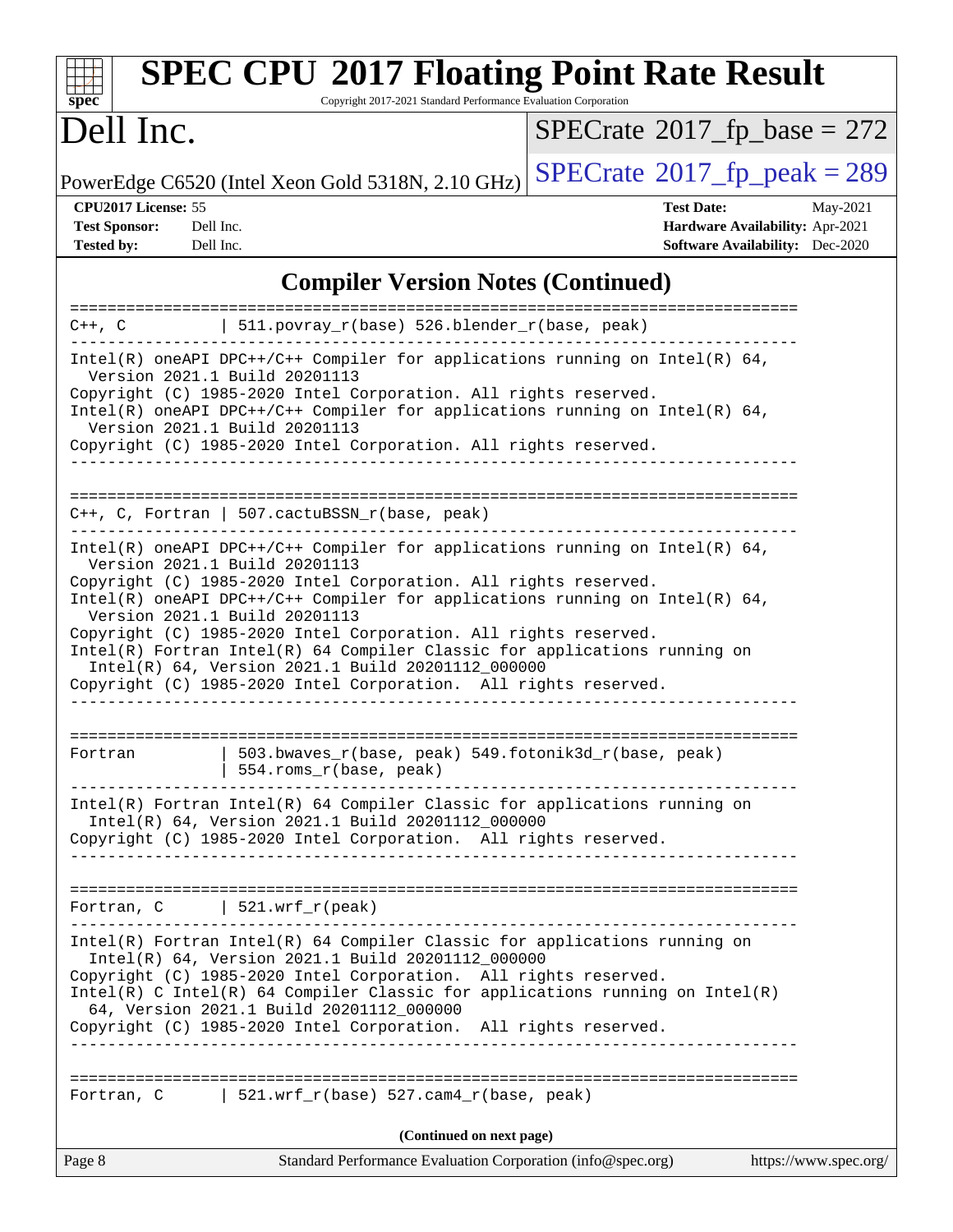| spec <sup>®</sup>                                                | <b>SPEC CPU®2017 Floating Point Rate Result</b>                                                                                                                                                                                                                                                                                                                                                  | Copyright 2017-2021 Standard Performance Evaluation Corporation |                                                             |                                                                                                            |
|------------------------------------------------------------------|--------------------------------------------------------------------------------------------------------------------------------------------------------------------------------------------------------------------------------------------------------------------------------------------------------------------------------------------------------------------------------------------------|-----------------------------------------------------------------|-------------------------------------------------------------|------------------------------------------------------------------------------------------------------------|
| Dell Inc.                                                        |                                                                                                                                                                                                                                                                                                                                                                                                  |                                                                 |                                                             | $SPECrate^{\circ}2017$ fp base = 272                                                                       |
|                                                                  | PowerEdge C6520 (Intel Xeon Gold 5318N, 2.10 GHz)                                                                                                                                                                                                                                                                                                                                                |                                                                 |                                                             | $SPECTate@2017fr peak = 289$                                                                               |
| CPU2017 License: 55<br><b>Test Sponsor:</b><br><b>Tested by:</b> | Dell Inc.<br>Dell Inc.                                                                                                                                                                                                                                                                                                                                                                           |                                                                 |                                                             | <b>Test Date:</b><br>May-2021<br>Hardware Availability: Apr-2021<br><b>Software Availability:</b> Dec-2020 |
|                                                                  |                                                                                                                                                                                                                                                                                                                                                                                                  |                                                                 | <b>Compiler Version Notes (Continued)</b>                   |                                                                                                            |
|                                                                  | Intel(R) Fortran Intel(R) 64 Compiler Classic for applications running on<br>Intel(R) 64, Version 2021.1 Build 20201112_000000<br>Copyright (C) 1985-2020 Intel Corporation. All rights reserved.<br>Intel(R) oneAPI DPC++/C++ Compiler for applications running on Intel(R) 64,<br>Version 2021.1 Build 20201113<br>Copyright (C) 1985-2020 Intel Corporation. All rights reserved.             |                                                                 |                                                             |                                                                                                            |
|                                                                  | Fortran, $C$   521.wrf_r(peak)                                                                                                                                                                                                                                                                                                                                                                   |                                                                 |                                                             |                                                                                                            |
|                                                                  | Intel(R) Fortran Intel(R) 64 Compiler Classic for applications running on<br>Intel(R) 64, Version 2021.1 Build 20201112_000000<br>Copyright (C) 1985-2020 Intel Corporation. All rights reserved.<br>Intel(R) C Intel(R) 64 Compiler Classic for applications running on Intel(R)<br>64, Version 2021.1 Build 20201112_000000<br>Copyright (C) 1985-2020 Intel Corporation. All rights reserved. |                                                                 |                                                             |                                                                                                            |
|                                                                  | Fortran, C $\vert$ 521.wrf_r(base) 527.cam4_r(base, peak)                                                                                                                                                                                                                                                                                                                                        |                                                                 |                                                             |                                                                                                            |
|                                                                  | Intel(R) Fortran Intel(R) 64 Compiler Classic for applications running on<br>Intel(R) 64, Version 2021.1 Build 20201112_000000<br>Copyright (C) 1985-2020 Intel Corporation. All rights reserved.<br>Intel(R) oneAPI DPC++/C++ Compiler for applications running on Intel(R) 64,<br>Version 2021.1 Build 20201113<br>Copyright (C) 1985-2020 Intel Corporation. All rights reserved.             |                                                                 |                                                             |                                                                                                            |
| C benchmarks:<br>icx                                             |                                                                                                                                                                                                                                                                                                                                                                                                  | <b>Base Compiler Invocation</b>                                 |                                                             |                                                                                                            |
| $C_{++}$ benchmarks:<br>icpx                                     |                                                                                                                                                                                                                                                                                                                                                                                                  |                                                                 |                                                             |                                                                                                            |
| Fortran benchmarks:<br>ifort                                     |                                                                                                                                                                                                                                                                                                                                                                                                  |                                                                 |                                                             |                                                                                                            |
| ifort icx                                                        | Benchmarks using both Fortran and C:                                                                                                                                                                                                                                                                                                                                                             |                                                                 |                                                             |                                                                                                            |
|                                                                  |                                                                                                                                                                                                                                                                                                                                                                                                  | (Continued on next page)                                        |                                                             |                                                                                                            |
| Page 9                                                           |                                                                                                                                                                                                                                                                                                                                                                                                  |                                                                 | Standard Performance Evaluation Corporation (info@spec.org) | https://www.spec.org/                                                                                      |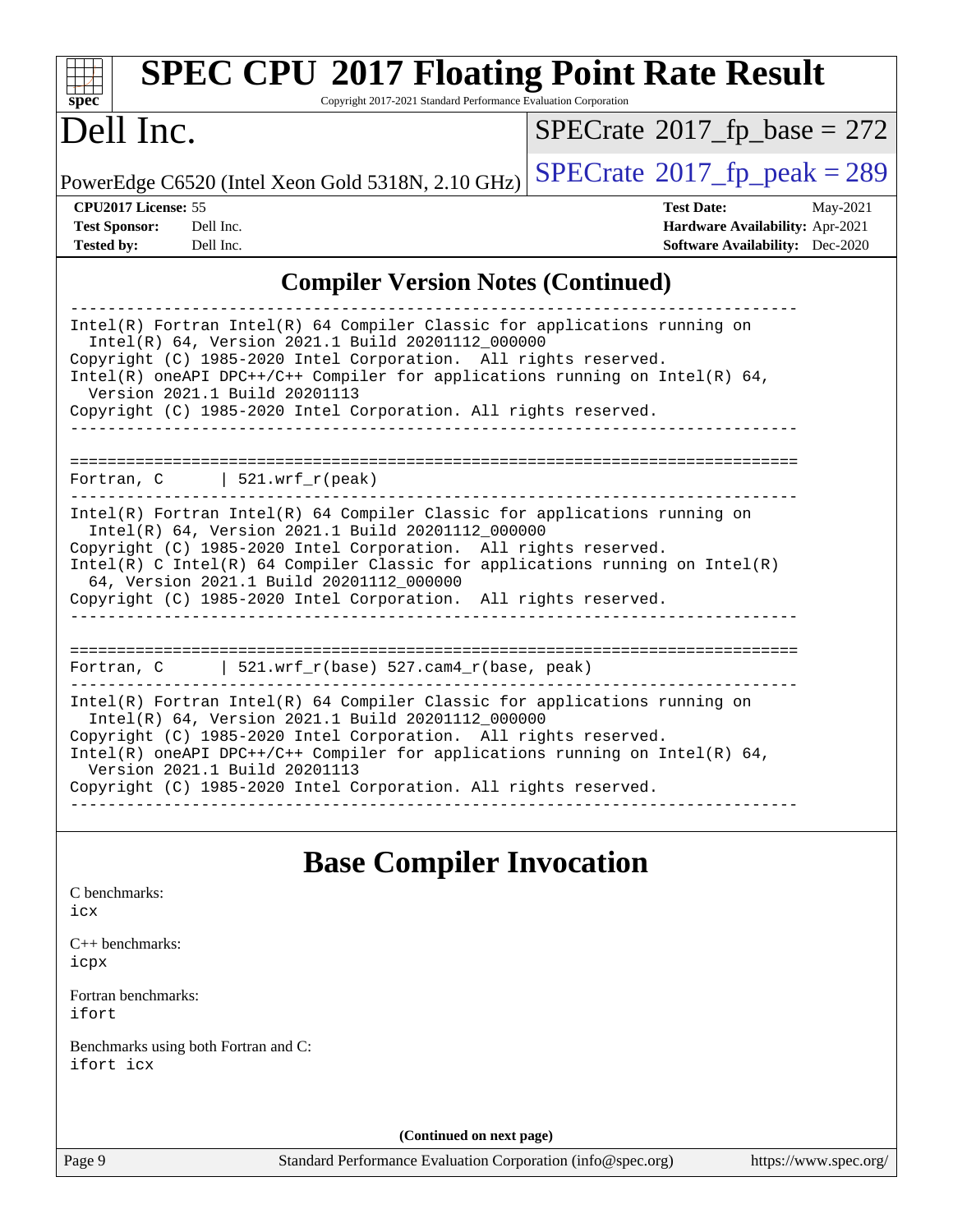# **[spec](http://www.spec.org/)**

# **[SPEC CPU](http://www.spec.org/auto/cpu2017/Docs/result-fields.html#SPECCPU2017FloatingPointRateResult)[2017 Floating Point Rate Result](http://www.spec.org/auto/cpu2017/Docs/result-fields.html#SPECCPU2017FloatingPointRateResult)**

Copyright 2017-2021 Standard Performance Evaluation Corporation

# Dell Inc.

 $SPECTate$ <sup>®</sup>[2017\\_fp\\_base =](http://www.spec.org/auto/cpu2017/Docs/result-fields.html#SPECrate2017fpbase) 272

PowerEdge C6520 (Intel Xeon Gold 5318N, 2.10 GHz)  $\left|$  [SPECrate](http://www.spec.org/auto/cpu2017/Docs/result-fields.html#SPECrate2017fppeak)<sup>®</sup>[2017\\_fp\\_peak = 2](http://www.spec.org/auto/cpu2017/Docs/result-fields.html#SPECrate2017fppeak)89

**[CPU2017 License:](http://www.spec.org/auto/cpu2017/Docs/result-fields.html#CPU2017License)** 55 **[Test Date:](http://www.spec.org/auto/cpu2017/Docs/result-fields.html#TestDate)** May-2021 **[Test Sponsor:](http://www.spec.org/auto/cpu2017/Docs/result-fields.html#TestSponsor)** Dell Inc. **[Hardware Availability:](http://www.spec.org/auto/cpu2017/Docs/result-fields.html#HardwareAvailability)** Apr-2021 **[Tested by:](http://www.spec.org/auto/cpu2017/Docs/result-fields.html#Testedby)** Dell Inc. **[Software Availability:](http://www.spec.org/auto/cpu2017/Docs/result-fields.html#SoftwareAvailability)** Dec-2020

# **[Base Compiler Invocation \(Continued\)](http://www.spec.org/auto/cpu2017/Docs/result-fields.html#BaseCompilerInvocation)**

[Benchmarks using both C and C++](http://www.spec.org/auto/cpu2017/Docs/result-fields.html#BenchmarksusingbothCandCXX): [icpx](http://www.spec.org/cpu2017/results/res2021q3/cpu2017-20210621-27628.flags.html#user_CC_CXXbase_intel_icpx_1e918ed14c436bf4b9b7c8bcdd51d4539fc71b3df010bd1e9f8732d9c34c2b2914e48204a846820f3c0ebb4095dea797a5c30b458ac0b6dffac65d78f781f5ca) [icx](http://www.spec.org/cpu2017/results/res2021q3/cpu2017-20210621-27628.flags.html#user_CC_CXXbase_intel_icx_fe2d28d19ae2a5db7c42fe0f2a2aed77cb715edd4aeb23434404a8be6683fe239869bb6ca8154ca98265c2e3b9226a719a0efe2953a4a7018c379b7010ccf087)

[Benchmarks using Fortran, C, and C++:](http://www.spec.org/auto/cpu2017/Docs/result-fields.html#BenchmarksusingFortranCandCXX) [icpx](http://www.spec.org/cpu2017/results/res2021q3/cpu2017-20210621-27628.flags.html#user_CC_CXX_FCbase_intel_icpx_1e918ed14c436bf4b9b7c8bcdd51d4539fc71b3df010bd1e9f8732d9c34c2b2914e48204a846820f3c0ebb4095dea797a5c30b458ac0b6dffac65d78f781f5ca) [icx](http://www.spec.org/cpu2017/results/res2021q3/cpu2017-20210621-27628.flags.html#user_CC_CXX_FCbase_intel_icx_fe2d28d19ae2a5db7c42fe0f2a2aed77cb715edd4aeb23434404a8be6683fe239869bb6ca8154ca98265c2e3b9226a719a0efe2953a4a7018c379b7010ccf087) [ifort](http://www.spec.org/cpu2017/results/res2021q3/cpu2017-20210621-27628.flags.html#user_CC_CXX_FCbase_intel_ifort_8111460550e3ca792625aed983ce982f94888b8b503583aa7ba2b8303487b4d8a21a13e7191a45c5fd58ff318f48f9492884d4413fa793fd88dd292cad7027ca)

**[Base Portability Flags](http://www.spec.org/auto/cpu2017/Docs/result-fields.html#BasePortabilityFlags)**

 503.bwaves\_r: [-DSPEC\\_LP64](http://www.spec.org/cpu2017/results/res2021q3/cpu2017-20210621-27628.flags.html#suite_basePORTABILITY503_bwaves_r_DSPEC_LP64) 507.cactuBSSN\_r: [-DSPEC\\_LP64](http://www.spec.org/cpu2017/results/res2021q3/cpu2017-20210621-27628.flags.html#suite_basePORTABILITY507_cactuBSSN_r_DSPEC_LP64) 508.namd\_r: [-DSPEC\\_LP64](http://www.spec.org/cpu2017/results/res2021q3/cpu2017-20210621-27628.flags.html#suite_basePORTABILITY508_namd_r_DSPEC_LP64) 510.parest\_r: [-DSPEC\\_LP64](http://www.spec.org/cpu2017/results/res2021q3/cpu2017-20210621-27628.flags.html#suite_basePORTABILITY510_parest_r_DSPEC_LP64) 511.povray\_r: [-DSPEC\\_LP64](http://www.spec.org/cpu2017/results/res2021q3/cpu2017-20210621-27628.flags.html#suite_basePORTABILITY511_povray_r_DSPEC_LP64) 519.lbm\_r: [-DSPEC\\_LP64](http://www.spec.org/cpu2017/results/res2021q3/cpu2017-20210621-27628.flags.html#suite_basePORTABILITY519_lbm_r_DSPEC_LP64) 521.wrf\_r: [-DSPEC\\_LP64](http://www.spec.org/cpu2017/results/res2021q3/cpu2017-20210621-27628.flags.html#suite_basePORTABILITY521_wrf_r_DSPEC_LP64) [-DSPEC\\_CASE\\_FLAG](http://www.spec.org/cpu2017/results/res2021q3/cpu2017-20210621-27628.flags.html#b521.wrf_r_baseCPORTABILITY_DSPEC_CASE_FLAG) [-convert big\\_endian](http://www.spec.org/cpu2017/results/res2021q3/cpu2017-20210621-27628.flags.html#user_baseFPORTABILITY521_wrf_r_convert_big_endian_c3194028bc08c63ac5d04de18c48ce6d347e4e562e8892b8bdbdc0214820426deb8554edfa529a3fb25a586e65a3d812c835984020483e7e73212c4d31a38223) 526.blender\_r: [-DSPEC\\_LP64](http://www.spec.org/cpu2017/results/res2021q3/cpu2017-20210621-27628.flags.html#suite_basePORTABILITY526_blender_r_DSPEC_LP64) [-DSPEC\\_LINUX](http://www.spec.org/cpu2017/results/res2021q3/cpu2017-20210621-27628.flags.html#b526.blender_r_baseCPORTABILITY_DSPEC_LINUX) [-funsigned-char](http://www.spec.org/cpu2017/results/res2021q3/cpu2017-20210621-27628.flags.html#user_baseCPORTABILITY526_blender_r_force_uchar_40c60f00ab013830e2dd6774aeded3ff59883ba5a1fc5fc14077f794d777847726e2a5858cbc7672e36e1b067e7e5c1d9a74f7176df07886a243d7cc18edfe67) 527.cam4\_r: [-DSPEC\\_LP64](http://www.spec.org/cpu2017/results/res2021q3/cpu2017-20210621-27628.flags.html#suite_basePORTABILITY527_cam4_r_DSPEC_LP64) [-DSPEC\\_CASE\\_FLAG](http://www.spec.org/cpu2017/results/res2021q3/cpu2017-20210621-27628.flags.html#b527.cam4_r_baseCPORTABILITY_DSPEC_CASE_FLAG) 538.imagick\_r: [-DSPEC\\_LP64](http://www.spec.org/cpu2017/results/res2021q3/cpu2017-20210621-27628.flags.html#suite_basePORTABILITY538_imagick_r_DSPEC_LP64) 544.nab\_r: [-DSPEC\\_LP64](http://www.spec.org/cpu2017/results/res2021q3/cpu2017-20210621-27628.flags.html#suite_basePORTABILITY544_nab_r_DSPEC_LP64) 549.fotonik3d\_r: [-DSPEC\\_LP64](http://www.spec.org/cpu2017/results/res2021q3/cpu2017-20210621-27628.flags.html#suite_basePORTABILITY549_fotonik3d_r_DSPEC_LP64) 554.roms\_r: [-DSPEC\\_LP64](http://www.spec.org/cpu2017/results/res2021q3/cpu2017-20210621-27628.flags.html#suite_basePORTABILITY554_roms_r_DSPEC_LP64)

## **[Base Optimization Flags](http://www.spec.org/auto/cpu2017/Docs/result-fields.html#BaseOptimizationFlags)**

[C benchmarks](http://www.spec.org/auto/cpu2017/Docs/result-fields.html#Cbenchmarks):

[-w](http://www.spec.org/cpu2017/results/res2021q3/cpu2017-20210621-27628.flags.html#user_CCbase_supress_warning_66fb2c4e5c1dd10f38bdd29623979399e5ae75ae6e5453792d82ef66afed381df4a8602f92cac8d2ea0fffa7b93b4b1ccb9ecad4af01c9b2fe338b2082ae3859) [-std=c11](http://www.spec.org/cpu2017/results/res2021q3/cpu2017-20210621-27628.flags.html#user_CCbase_std-icc-std_0e1c27790398a4642dfca32ffe6c27b5796f9c2d2676156f2e42c9c44eaad0c049b1cdb667a270c34d979996257aeb8fc440bfb01818dbc9357bd9d174cb8524) [-m64](http://www.spec.org/cpu2017/results/res2021q3/cpu2017-20210621-27628.flags.html#user_CCbase_m64-icc) [-Wl,-z,muldefs](http://www.spec.org/cpu2017/results/res2021q3/cpu2017-20210621-27628.flags.html#user_CCbase_link_force_multiple1_b4cbdb97b34bdee9ceefcfe54f4c8ea74255f0b02a4b23e853cdb0e18eb4525ac79b5a88067c842dd0ee6996c24547a27a4b99331201badda8798ef8a743f577) [-xCORE-AVX512](http://www.spec.org/cpu2017/results/res2021q3/cpu2017-20210621-27628.flags.html#user_CCbase_f-xCORE-AVX512) [-Ofast](http://www.spec.org/cpu2017/results/res2021q3/cpu2017-20210621-27628.flags.html#user_CCbase_f-Ofast) [-ffast-math](http://www.spec.org/cpu2017/results/res2021q3/cpu2017-20210621-27628.flags.html#user_CCbase_f-ffast-math) [-flto](http://www.spec.org/cpu2017/results/res2021q3/cpu2017-20210621-27628.flags.html#user_CCbase_f-flto) [-mfpmath=sse](http://www.spec.org/cpu2017/results/res2021q3/cpu2017-20210621-27628.flags.html#user_CCbase_f-mfpmath_70eb8fac26bde974f8ab713bc9086c5621c0b8d2f6c86f38af0bd7062540daf19db5f3a066d8c6684be05d84c9b6322eb3b5be6619d967835195b93d6c02afa1) [-funroll-loops](http://www.spec.org/cpu2017/results/res2021q3/cpu2017-20210621-27628.flags.html#user_CCbase_f-funroll-loops) [-qopt-mem-layout-trans=4](http://www.spec.org/cpu2017/results/res2021q3/cpu2017-20210621-27628.flags.html#user_CCbase_f-qopt-mem-layout-trans_fa39e755916c150a61361b7846f310bcdf6f04e385ef281cadf3647acec3f0ae266d1a1d22d972a7087a248fd4e6ca390a3634700869573d231a252c784941a8) [-mbranches-within-32B-boundaries](http://www.spec.org/cpu2017/results/res2021q3/cpu2017-20210621-27628.flags.html#user_CCbase_f-mbranches-within-32B-boundaries) [-ljemalloc](http://www.spec.org/cpu2017/results/res2021q3/cpu2017-20210621-27628.flags.html#user_CCbase_jemalloc_link_lib_d1249b907c500fa1c0672f44f562e3d0f79738ae9e3c4a9c376d49f265a04b9c99b167ecedbf6711b3085be911c67ff61f150a17b3472be731631ba4d0471706) [-L/usr/local/jemalloc64-5.0.1/lib](http://www.spec.org/cpu2017/results/res2021q3/cpu2017-20210621-27628.flags.html#user_CCbase_jemalloc_link_path64_1_cc289568b1a6c0fd3b62c91b824c27fcb5af5e8098e6ad028160d21144ef1b8aef3170d2acf0bee98a8da324cfe4f67d0a3d0c4cc4673d993d694dc2a0df248b)

[C++ benchmarks:](http://www.spec.org/auto/cpu2017/Docs/result-fields.html#CXXbenchmarks)

[-w](http://www.spec.org/cpu2017/results/res2021q3/cpu2017-20210621-27628.flags.html#user_CXXbase_supress_warning_66fb2c4e5c1dd10f38bdd29623979399e5ae75ae6e5453792d82ef66afed381df4a8602f92cac8d2ea0fffa7b93b4b1ccb9ecad4af01c9b2fe338b2082ae3859) [-m64](http://www.spec.org/cpu2017/results/res2021q3/cpu2017-20210621-27628.flags.html#user_CXXbase_m64-icc) [-Wl,-z,muldefs](http://www.spec.org/cpu2017/results/res2021q3/cpu2017-20210621-27628.flags.html#user_CXXbase_link_force_multiple1_b4cbdb97b34bdee9ceefcfe54f4c8ea74255f0b02a4b23e853cdb0e18eb4525ac79b5a88067c842dd0ee6996c24547a27a4b99331201badda8798ef8a743f577) [-xCORE-AVX512](http://www.spec.org/cpu2017/results/res2021q3/cpu2017-20210621-27628.flags.html#user_CXXbase_f-xCORE-AVX512) [-Ofast](http://www.spec.org/cpu2017/results/res2021q3/cpu2017-20210621-27628.flags.html#user_CXXbase_f-Ofast) [-ffast-math](http://www.spec.org/cpu2017/results/res2021q3/cpu2017-20210621-27628.flags.html#user_CXXbase_f-ffast-math) [-flto](http://www.spec.org/cpu2017/results/res2021q3/cpu2017-20210621-27628.flags.html#user_CXXbase_f-flto) [-mfpmath=sse](http://www.spec.org/cpu2017/results/res2021q3/cpu2017-20210621-27628.flags.html#user_CXXbase_f-mfpmath_70eb8fac26bde974f8ab713bc9086c5621c0b8d2f6c86f38af0bd7062540daf19db5f3a066d8c6684be05d84c9b6322eb3b5be6619d967835195b93d6c02afa1) [-funroll-loops](http://www.spec.org/cpu2017/results/res2021q3/cpu2017-20210621-27628.flags.html#user_CXXbase_f-funroll-loops) [-qopt-mem-layout-trans=4](http://www.spec.org/cpu2017/results/res2021q3/cpu2017-20210621-27628.flags.html#user_CXXbase_f-qopt-mem-layout-trans_fa39e755916c150a61361b7846f310bcdf6f04e385ef281cadf3647acec3f0ae266d1a1d22d972a7087a248fd4e6ca390a3634700869573d231a252c784941a8) [-mbranches-within-32B-boundaries](http://www.spec.org/cpu2017/results/res2021q3/cpu2017-20210621-27628.flags.html#user_CXXbase_f-mbranches-within-32B-boundaries) [-ljemalloc](http://www.spec.org/cpu2017/results/res2021q3/cpu2017-20210621-27628.flags.html#user_CXXbase_jemalloc_link_lib_d1249b907c500fa1c0672f44f562e3d0f79738ae9e3c4a9c376d49f265a04b9c99b167ecedbf6711b3085be911c67ff61f150a17b3472be731631ba4d0471706) [-L/usr/local/jemalloc64-5.0.1/lib](http://www.spec.org/cpu2017/results/res2021q3/cpu2017-20210621-27628.flags.html#user_CXXbase_jemalloc_link_path64_1_cc289568b1a6c0fd3b62c91b824c27fcb5af5e8098e6ad028160d21144ef1b8aef3170d2acf0bee98a8da324cfe4f67d0a3d0c4cc4673d993d694dc2a0df248b)

[Fortran benchmarks](http://www.spec.org/auto/cpu2017/Docs/result-fields.html#Fortranbenchmarks):

```
-w -m64 -Wl,-z,muldefs -xCORE-AVX512 -O3 -ipo -no-prec-div
-qopt-prefetch -ffinite-math-only
-qopt-multiple-gather-scatter-by-shuffles -qopt-mem-layout-trans=4
-nostandard-realloc-lhs -align array32byte -auto
-mbranches-within-32B-boundaries -ljemalloc
```
**(Continued on next page)**

| Page 10 | Standard Performance Evaluation Corporation (info@spec.org) | https://www.spec.org/ |
|---------|-------------------------------------------------------------|-----------------------|
|---------|-------------------------------------------------------------|-----------------------|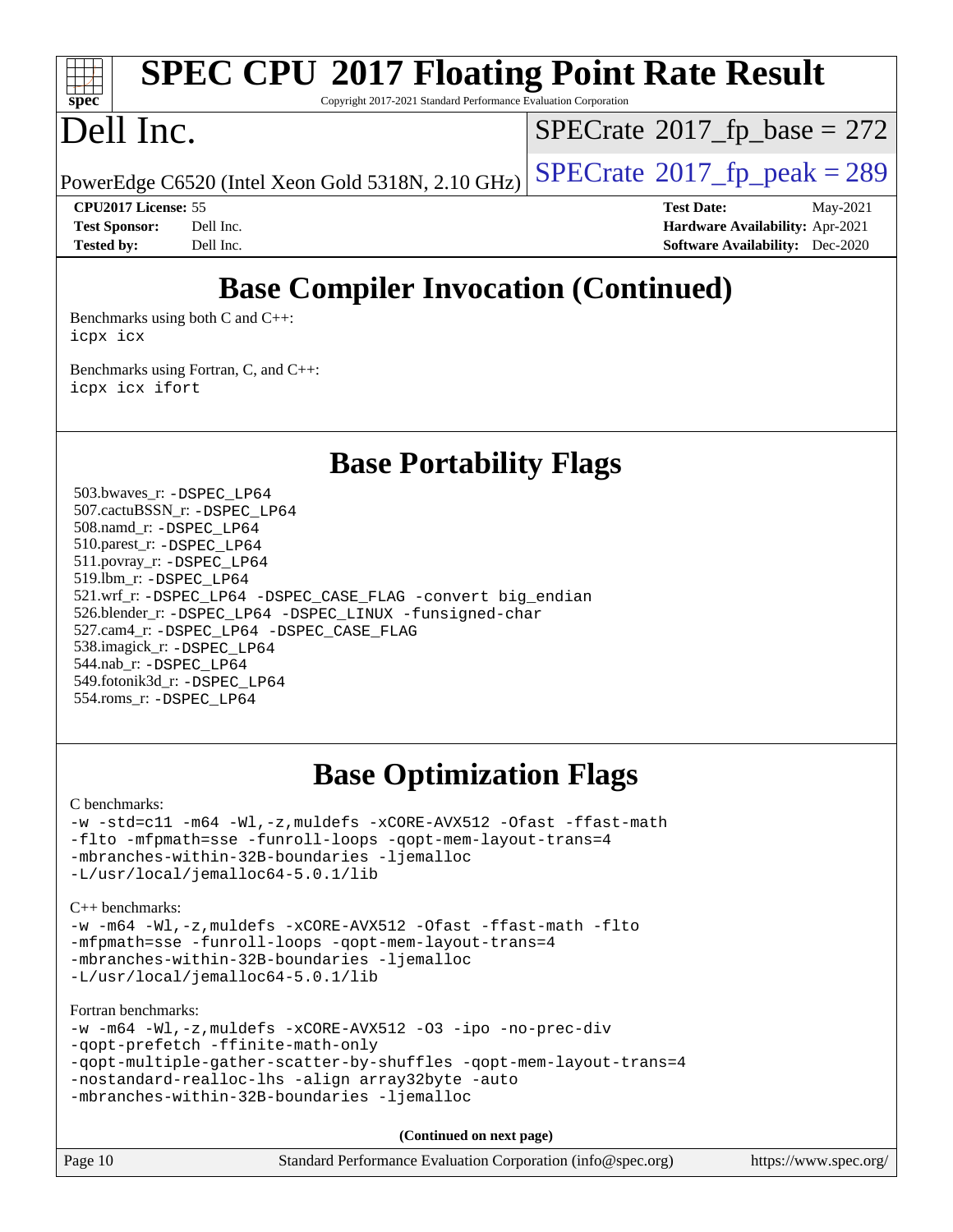

# **[SPEC CPU](http://www.spec.org/auto/cpu2017/Docs/result-fields.html#SPECCPU2017FloatingPointRateResult)[2017 Floating Point Rate Result](http://www.spec.org/auto/cpu2017/Docs/result-fields.html#SPECCPU2017FloatingPointRateResult)**

Copyright 2017-2021 Standard Performance Evaluation Corporation

# Dell Inc.

 $SPECTate$ <sup>®</sup>[2017\\_fp\\_base =](http://www.spec.org/auto/cpu2017/Docs/result-fields.html#SPECrate2017fpbase) 272

PowerEdge C6520 (Intel Xeon Gold 5318N, 2.10 GHz)  $\left|$  [SPECrate](http://www.spec.org/auto/cpu2017/Docs/result-fields.html#SPECrate2017fppeak)®[2017\\_fp\\_peak = 2](http://www.spec.org/auto/cpu2017/Docs/result-fields.html#SPECrate2017fppeak)89

**[CPU2017 License:](http://www.spec.org/auto/cpu2017/Docs/result-fields.html#CPU2017License)** 55 **[Test Date:](http://www.spec.org/auto/cpu2017/Docs/result-fields.html#TestDate)** May-2021 **[Test Sponsor:](http://www.spec.org/auto/cpu2017/Docs/result-fields.html#TestSponsor)** Dell Inc. **[Hardware Availability:](http://www.spec.org/auto/cpu2017/Docs/result-fields.html#HardwareAvailability)** Apr-2021 **[Tested by:](http://www.spec.org/auto/cpu2017/Docs/result-fields.html#Testedby)** Dell Inc. **[Software Availability:](http://www.spec.org/auto/cpu2017/Docs/result-fields.html#SoftwareAvailability)** Dec-2020

# **[Base Optimization Flags \(Continued\)](http://www.spec.org/auto/cpu2017/Docs/result-fields.html#BaseOptimizationFlags)**

[Fortran benchmarks](http://www.spec.org/auto/cpu2017/Docs/result-fields.html#Fortranbenchmarks) (continued):

[-L/usr/local/jemalloc64-5.0.1/lib](http://www.spec.org/cpu2017/results/res2021q3/cpu2017-20210621-27628.flags.html#user_FCbase_jemalloc_link_path64_1_cc289568b1a6c0fd3b62c91b824c27fcb5af5e8098e6ad028160d21144ef1b8aef3170d2acf0bee98a8da324cfe4f67d0a3d0c4cc4673d993d694dc2a0df248b)

[Benchmarks using both Fortran and C](http://www.spec.org/auto/cpu2017/Docs/result-fields.html#BenchmarksusingbothFortranandC):

[-w](http://www.spec.org/cpu2017/results/res2021q3/cpu2017-20210621-27628.flags.html#user_CC_FCbase_supress_warning_66fb2c4e5c1dd10f38bdd29623979399e5ae75ae6e5453792d82ef66afed381df4a8602f92cac8d2ea0fffa7b93b4b1ccb9ecad4af01c9b2fe338b2082ae3859) [-m64](http://www.spec.org/cpu2017/results/res2021q3/cpu2017-20210621-27628.flags.html#user_CC_FCbase_m64-icc) [-std=c11](http://www.spec.org/cpu2017/results/res2021q3/cpu2017-20210621-27628.flags.html#user_CC_FCbase_std-icc-std_0e1c27790398a4642dfca32ffe6c27b5796f9c2d2676156f2e42c9c44eaad0c049b1cdb667a270c34d979996257aeb8fc440bfb01818dbc9357bd9d174cb8524) [-Wl,-z,muldefs](http://www.spec.org/cpu2017/results/res2021q3/cpu2017-20210621-27628.flags.html#user_CC_FCbase_link_force_multiple1_b4cbdb97b34bdee9ceefcfe54f4c8ea74255f0b02a4b23e853cdb0e18eb4525ac79b5a88067c842dd0ee6996c24547a27a4b99331201badda8798ef8a743f577) [-xCORE-AVX512](http://www.spec.org/cpu2017/results/res2021q3/cpu2017-20210621-27628.flags.html#user_CC_FCbase_f-xCORE-AVX512) [-Ofast](http://www.spec.org/cpu2017/results/res2021q3/cpu2017-20210621-27628.flags.html#user_CC_FCbase_f-Ofast) [-ffast-math](http://www.spec.org/cpu2017/results/res2021q3/cpu2017-20210621-27628.flags.html#user_CC_FCbase_f-ffast-math) [-flto](http://www.spec.org/cpu2017/results/res2021q3/cpu2017-20210621-27628.flags.html#user_CC_FCbase_f-flto) [-mfpmath=sse](http://www.spec.org/cpu2017/results/res2021q3/cpu2017-20210621-27628.flags.html#user_CC_FCbase_f-mfpmath_70eb8fac26bde974f8ab713bc9086c5621c0b8d2f6c86f38af0bd7062540daf19db5f3a066d8c6684be05d84c9b6322eb3b5be6619d967835195b93d6c02afa1) [-funroll-loops](http://www.spec.org/cpu2017/results/res2021q3/cpu2017-20210621-27628.flags.html#user_CC_FCbase_f-funroll-loops) [-qopt-mem-layout-trans=4](http://www.spec.org/cpu2017/results/res2021q3/cpu2017-20210621-27628.flags.html#user_CC_FCbase_f-qopt-mem-layout-trans_fa39e755916c150a61361b7846f310bcdf6f04e385ef281cadf3647acec3f0ae266d1a1d22d972a7087a248fd4e6ca390a3634700869573d231a252c784941a8) [-O3](http://www.spec.org/cpu2017/results/res2021q3/cpu2017-20210621-27628.flags.html#user_CC_FCbase_f-O3) [-ipo](http://www.spec.org/cpu2017/results/res2021q3/cpu2017-20210621-27628.flags.html#user_CC_FCbase_f-ipo) [-no-prec-div](http://www.spec.org/cpu2017/results/res2021q3/cpu2017-20210621-27628.flags.html#user_CC_FCbase_f-no-prec-div) [-qopt-prefetch](http://www.spec.org/cpu2017/results/res2021q3/cpu2017-20210621-27628.flags.html#user_CC_FCbase_f-qopt-prefetch) [-ffinite-math-only](http://www.spec.org/cpu2017/results/res2021q3/cpu2017-20210621-27628.flags.html#user_CC_FCbase_f_finite_math_only_cb91587bd2077682c4b38af759c288ed7c732db004271a9512da14a4f8007909a5f1427ecbf1a0fb78ff2a814402c6114ac565ca162485bbcae155b5e4258871) [-qopt-multiple-gather-scatter-by-shuffles](http://www.spec.org/cpu2017/results/res2021q3/cpu2017-20210621-27628.flags.html#user_CC_FCbase_f-qopt-multiple-gather-scatter-by-shuffles) [-mbranches-within-32B-boundaries](http://www.spec.org/cpu2017/results/res2021q3/cpu2017-20210621-27628.flags.html#user_CC_FCbase_f-mbranches-within-32B-boundaries) [-nostandard-realloc-lhs](http://www.spec.org/cpu2017/results/res2021q3/cpu2017-20210621-27628.flags.html#user_CC_FCbase_f_2003_std_realloc_82b4557e90729c0f113870c07e44d33d6f5a304b4f63d4c15d2d0f1fab99f5daaed73bdb9275d9ae411527f28b936061aa8b9c8f2d63842963b95c9dd6426b8a) [-align array32byte](http://www.spec.org/cpu2017/results/res2021q3/cpu2017-20210621-27628.flags.html#user_CC_FCbase_align_array32byte_b982fe038af199962ba9a80c053b8342c548c85b40b8e86eb3cc33dee0d7986a4af373ac2d51c3f7cf710a18d62fdce2948f201cd044323541f22fc0fffc51b6) [-auto](http://www.spec.org/cpu2017/results/res2021q3/cpu2017-20210621-27628.flags.html#user_CC_FCbase_f-auto) [-ljemalloc](http://www.spec.org/cpu2017/results/res2021q3/cpu2017-20210621-27628.flags.html#user_CC_FCbase_jemalloc_link_lib_d1249b907c500fa1c0672f44f562e3d0f79738ae9e3c4a9c376d49f265a04b9c99b167ecedbf6711b3085be911c67ff61f150a17b3472be731631ba4d0471706) [-L/usr/local/jemalloc64-5.0.1/lib](http://www.spec.org/cpu2017/results/res2021q3/cpu2017-20210621-27628.flags.html#user_CC_FCbase_jemalloc_link_path64_1_cc289568b1a6c0fd3b62c91b824c27fcb5af5e8098e6ad028160d21144ef1b8aef3170d2acf0bee98a8da324cfe4f67d0a3d0c4cc4673d993d694dc2a0df248b)

[Benchmarks using both C and C++](http://www.spec.org/auto/cpu2017/Docs/result-fields.html#BenchmarksusingbothCandCXX):

[-w](http://www.spec.org/cpu2017/results/res2021q3/cpu2017-20210621-27628.flags.html#user_CC_CXXbase_supress_warning_66fb2c4e5c1dd10f38bdd29623979399e5ae75ae6e5453792d82ef66afed381df4a8602f92cac8d2ea0fffa7b93b4b1ccb9ecad4af01c9b2fe338b2082ae3859) [-m64](http://www.spec.org/cpu2017/results/res2021q3/cpu2017-20210621-27628.flags.html#user_CC_CXXbase_m64-icc) [-std=c11](http://www.spec.org/cpu2017/results/res2021q3/cpu2017-20210621-27628.flags.html#user_CC_CXXbase_std-icc-std_0e1c27790398a4642dfca32ffe6c27b5796f9c2d2676156f2e42c9c44eaad0c049b1cdb667a270c34d979996257aeb8fc440bfb01818dbc9357bd9d174cb8524) [-Wl,-z,muldefs](http://www.spec.org/cpu2017/results/res2021q3/cpu2017-20210621-27628.flags.html#user_CC_CXXbase_link_force_multiple1_b4cbdb97b34bdee9ceefcfe54f4c8ea74255f0b02a4b23e853cdb0e18eb4525ac79b5a88067c842dd0ee6996c24547a27a4b99331201badda8798ef8a743f577) [-xCORE-AVX512](http://www.spec.org/cpu2017/results/res2021q3/cpu2017-20210621-27628.flags.html#user_CC_CXXbase_f-xCORE-AVX512) [-Ofast](http://www.spec.org/cpu2017/results/res2021q3/cpu2017-20210621-27628.flags.html#user_CC_CXXbase_f-Ofast) [-ffast-math](http://www.spec.org/cpu2017/results/res2021q3/cpu2017-20210621-27628.flags.html#user_CC_CXXbase_f-ffast-math) [-flto](http://www.spec.org/cpu2017/results/res2021q3/cpu2017-20210621-27628.flags.html#user_CC_CXXbase_f-flto) [-mfpmath=sse](http://www.spec.org/cpu2017/results/res2021q3/cpu2017-20210621-27628.flags.html#user_CC_CXXbase_f-mfpmath_70eb8fac26bde974f8ab713bc9086c5621c0b8d2f6c86f38af0bd7062540daf19db5f3a066d8c6684be05d84c9b6322eb3b5be6619d967835195b93d6c02afa1) [-funroll-loops](http://www.spec.org/cpu2017/results/res2021q3/cpu2017-20210621-27628.flags.html#user_CC_CXXbase_f-funroll-loops) [-qopt-mem-layout-trans=4](http://www.spec.org/cpu2017/results/res2021q3/cpu2017-20210621-27628.flags.html#user_CC_CXXbase_f-qopt-mem-layout-trans_fa39e755916c150a61361b7846f310bcdf6f04e385ef281cadf3647acec3f0ae266d1a1d22d972a7087a248fd4e6ca390a3634700869573d231a252c784941a8) [-mbranches-within-32B-boundaries](http://www.spec.org/cpu2017/results/res2021q3/cpu2017-20210621-27628.flags.html#user_CC_CXXbase_f-mbranches-within-32B-boundaries) [-ljemalloc](http://www.spec.org/cpu2017/results/res2021q3/cpu2017-20210621-27628.flags.html#user_CC_CXXbase_jemalloc_link_lib_d1249b907c500fa1c0672f44f562e3d0f79738ae9e3c4a9c376d49f265a04b9c99b167ecedbf6711b3085be911c67ff61f150a17b3472be731631ba4d0471706) [-L/usr/local/jemalloc64-5.0.1/lib](http://www.spec.org/cpu2017/results/res2021q3/cpu2017-20210621-27628.flags.html#user_CC_CXXbase_jemalloc_link_path64_1_cc289568b1a6c0fd3b62c91b824c27fcb5af5e8098e6ad028160d21144ef1b8aef3170d2acf0bee98a8da324cfe4f67d0a3d0c4cc4673d993d694dc2a0df248b)

[Benchmarks using Fortran, C, and C++:](http://www.spec.org/auto/cpu2017/Docs/result-fields.html#BenchmarksusingFortranCandCXX)

[-w](http://www.spec.org/cpu2017/results/res2021q3/cpu2017-20210621-27628.flags.html#user_CC_CXX_FCbase_supress_warning_66fb2c4e5c1dd10f38bdd29623979399e5ae75ae6e5453792d82ef66afed381df4a8602f92cac8d2ea0fffa7b93b4b1ccb9ecad4af01c9b2fe338b2082ae3859) [-m64](http://www.spec.org/cpu2017/results/res2021q3/cpu2017-20210621-27628.flags.html#user_CC_CXX_FCbase_m64-icc) [-std=c11](http://www.spec.org/cpu2017/results/res2021q3/cpu2017-20210621-27628.flags.html#user_CC_CXX_FCbase_std-icc-std_0e1c27790398a4642dfca32ffe6c27b5796f9c2d2676156f2e42c9c44eaad0c049b1cdb667a270c34d979996257aeb8fc440bfb01818dbc9357bd9d174cb8524) [-Wl,-z,muldefs](http://www.spec.org/cpu2017/results/res2021q3/cpu2017-20210621-27628.flags.html#user_CC_CXX_FCbase_link_force_multiple1_b4cbdb97b34bdee9ceefcfe54f4c8ea74255f0b02a4b23e853cdb0e18eb4525ac79b5a88067c842dd0ee6996c24547a27a4b99331201badda8798ef8a743f577) [-xCORE-AVX512](http://www.spec.org/cpu2017/results/res2021q3/cpu2017-20210621-27628.flags.html#user_CC_CXX_FCbase_f-xCORE-AVX512) [-Ofast](http://www.spec.org/cpu2017/results/res2021q3/cpu2017-20210621-27628.flags.html#user_CC_CXX_FCbase_f-Ofast) [-ffast-math](http://www.spec.org/cpu2017/results/res2021q3/cpu2017-20210621-27628.flags.html#user_CC_CXX_FCbase_f-ffast-math) [-flto](http://www.spec.org/cpu2017/results/res2021q3/cpu2017-20210621-27628.flags.html#user_CC_CXX_FCbase_f-flto) [-mfpmath=sse](http://www.spec.org/cpu2017/results/res2021q3/cpu2017-20210621-27628.flags.html#user_CC_CXX_FCbase_f-mfpmath_70eb8fac26bde974f8ab713bc9086c5621c0b8d2f6c86f38af0bd7062540daf19db5f3a066d8c6684be05d84c9b6322eb3b5be6619d967835195b93d6c02afa1) [-funroll-loops](http://www.spec.org/cpu2017/results/res2021q3/cpu2017-20210621-27628.flags.html#user_CC_CXX_FCbase_f-funroll-loops) [-qopt-mem-layout-trans=4](http://www.spec.org/cpu2017/results/res2021q3/cpu2017-20210621-27628.flags.html#user_CC_CXX_FCbase_f-qopt-mem-layout-trans_fa39e755916c150a61361b7846f310bcdf6f04e385ef281cadf3647acec3f0ae266d1a1d22d972a7087a248fd4e6ca390a3634700869573d231a252c784941a8) [-O3](http://www.spec.org/cpu2017/results/res2021q3/cpu2017-20210621-27628.flags.html#user_CC_CXX_FCbase_f-O3) [-no-prec-div](http://www.spec.org/cpu2017/results/res2021q3/cpu2017-20210621-27628.flags.html#user_CC_CXX_FCbase_f-no-prec-div) [-qopt-prefetch](http://www.spec.org/cpu2017/results/res2021q3/cpu2017-20210621-27628.flags.html#user_CC_CXX_FCbase_f-qopt-prefetch) [-ffinite-math-only](http://www.spec.org/cpu2017/results/res2021q3/cpu2017-20210621-27628.flags.html#user_CC_CXX_FCbase_f_finite_math_only_cb91587bd2077682c4b38af759c288ed7c732db004271a9512da14a4f8007909a5f1427ecbf1a0fb78ff2a814402c6114ac565ca162485bbcae155b5e4258871) [-qopt-multiple-gather-scatter-by-shuffles](http://www.spec.org/cpu2017/results/res2021q3/cpu2017-20210621-27628.flags.html#user_CC_CXX_FCbase_f-qopt-multiple-gather-scatter-by-shuffles) [-mbranches-within-32B-boundaries](http://www.spec.org/cpu2017/results/res2021q3/cpu2017-20210621-27628.flags.html#user_CC_CXX_FCbase_f-mbranches-within-32B-boundaries) [-nostandard-realloc-lhs](http://www.spec.org/cpu2017/results/res2021q3/cpu2017-20210621-27628.flags.html#user_CC_CXX_FCbase_f_2003_std_realloc_82b4557e90729c0f113870c07e44d33d6f5a304b4f63d4c15d2d0f1fab99f5daaed73bdb9275d9ae411527f28b936061aa8b9c8f2d63842963b95c9dd6426b8a) [-align array32byte](http://www.spec.org/cpu2017/results/res2021q3/cpu2017-20210621-27628.flags.html#user_CC_CXX_FCbase_align_array32byte_b982fe038af199962ba9a80c053b8342c548c85b40b8e86eb3cc33dee0d7986a4af373ac2d51c3f7cf710a18d62fdce2948f201cd044323541f22fc0fffc51b6) [-auto](http://www.spec.org/cpu2017/results/res2021q3/cpu2017-20210621-27628.flags.html#user_CC_CXX_FCbase_f-auto) [-ljemalloc](http://www.spec.org/cpu2017/results/res2021q3/cpu2017-20210621-27628.flags.html#user_CC_CXX_FCbase_jemalloc_link_lib_d1249b907c500fa1c0672f44f562e3d0f79738ae9e3c4a9c376d49f265a04b9c99b167ecedbf6711b3085be911c67ff61f150a17b3472be731631ba4d0471706) [-L/usr/local/jemalloc64-5.0.1/lib](http://www.spec.org/cpu2017/results/res2021q3/cpu2017-20210621-27628.flags.html#user_CC_CXX_FCbase_jemalloc_link_path64_1_cc289568b1a6c0fd3b62c91b824c27fcb5af5e8098e6ad028160d21144ef1b8aef3170d2acf0bee98a8da324cfe4f67d0a3d0c4cc4673d993d694dc2a0df248b)

## **[Peak Compiler Invocation](http://www.spec.org/auto/cpu2017/Docs/result-fields.html#PeakCompilerInvocation)**

[C benchmarks](http://www.spec.org/auto/cpu2017/Docs/result-fields.html#Cbenchmarks): [icx](http://www.spec.org/cpu2017/results/res2021q3/cpu2017-20210621-27628.flags.html#user_CCpeak_intel_icx_fe2d28d19ae2a5db7c42fe0f2a2aed77cb715edd4aeb23434404a8be6683fe239869bb6ca8154ca98265c2e3b9226a719a0efe2953a4a7018c379b7010ccf087) [C++ benchmarks:](http://www.spec.org/auto/cpu2017/Docs/result-fields.html#CXXbenchmarks) [icpx](http://www.spec.org/cpu2017/results/res2021q3/cpu2017-20210621-27628.flags.html#user_CXXpeak_intel_icpx_1e918ed14c436bf4b9b7c8bcdd51d4539fc71b3df010bd1e9f8732d9c34c2b2914e48204a846820f3c0ebb4095dea797a5c30b458ac0b6dffac65d78f781f5ca) [Fortran benchmarks](http://www.spec.org/auto/cpu2017/Docs/result-fields.html#Fortranbenchmarks): [ifort](http://www.spec.org/cpu2017/results/res2021q3/cpu2017-20210621-27628.flags.html#user_FCpeak_intel_ifort_8111460550e3ca792625aed983ce982f94888b8b503583aa7ba2b8303487b4d8a21a13e7191a45c5fd58ff318f48f9492884d4413fa793fd88dd292cad7027ca) [Benchmarks using both Fortran and C](http://www.spec.org/auto/cpu2017/Docs/result-fields.html#BenchmarksusingbothFortranandC): 521.wrf\_r: [ifort](http://www.spec.org/cpu2017/results/res2021q3/cpu2017-20210621-27628.flags.html#user_peakFCLD521_wrf_r_intel_ifort_8111460550e3ca792625aed983ce982f94888b8b503583aa7ba2b8303487b4d8a21a13e7191a45c5fd58ff318f48f9492884d4413fa793fd88dd292cad7027ca) [icc](http://www.spec.org/cpu2017/results/res2021q3/cpu2017-20210621-27628.flags.html#user_peakCC521_wrf_r_intel_icc_66fc1ee009f7361af1fbd72ca7dcefbb700085f36577c54f309893dd4ec40d12360134090235512931783d35fd58c0460139e722d5067c5574d8eaf2b3e37e92) 527.cam4\_r: [ifort](http://www.spec.org/cpu2017/results/res2021q3/cpu2017-20210621-27628.flags.html#user_peakFCLD527_cam4_r_intel_ifort_8111460550e3ca792625aed983ce982f94888b8b503583aa7ba2b8303487b4d8a21a13e7191a45c5fd58ff318f48f9492884d4413fa793fd88dd292cad7027ca) [icx](http://www.spec.org/cpu2017/results/res2021q3/cpu2017-20210621-27628.flags.html#user_peakCC527_cam4_r_intel_icx_fe2d28d19ae2a5db7c42fe0f2a2aed77cb715edd4aeb23434404a8be6683fe239869bb6ca8154ca98265c2e3b9226a719a0efe2953a4a7018c379b7010ccf087) [Benchmarks using both C and C++](http://www.spec.org/auto/cpu2017/Docs/result-fields.html#BenchmarksusingbothCandCXX): **(Continued on next page)**

Page 11 Standard Performance Evaluation Corporation [\(info@spec.org\)](mailto:info@spec.org) <https://www.spec.org/>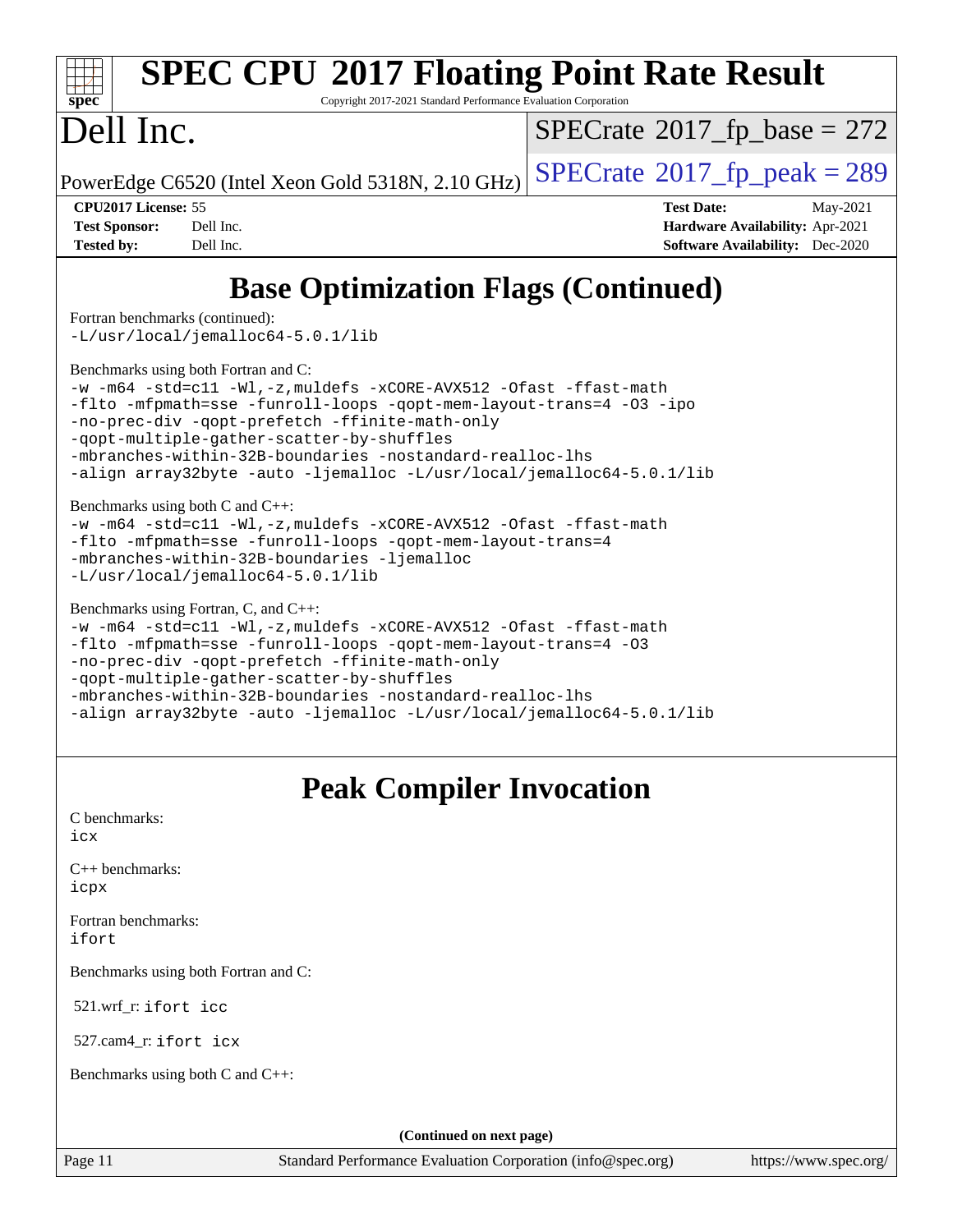## **[SPEC CPU](http://www.spec.org/auto/cpu2017/Docs/result-fields.html#SPECCPU2017FloatingPointRateResult)[2017 Floating Point Rate Result](http://www.spec.org/auto/cpu2017/Docs/result-fields.html#SPECCPU2017FloatingPointRateResult)** Copyright 2017-2021 Standard Performance Evaluation Corporation

# Dell Inc.

**[spec](http://www.spec.org/)**

 $SPECTate$ <sup>®</sup>[2017\\_fp\\_base =](http://www.spec.org/auto/cpu2017/Docs/result-fields.html#SPECrate2017fpbase) 272

PowerEdge C6520 (Intel Xeon Gold 5318N, 2.10 GHz)  $\left|$  [SPECrate](http://www.spec.org/auto/cpu2017/Docs/result-fields.html#SPECrate2017fppeak)<sup>®</sup>[2017\\_fp\\_peak = 2](http://www.spec.org/auto/cpu2017/Docs/result-fields.html#SPECrate2017fppeak)89

**[CPU2017 License:](http://www.spec.org/auto/cpu2017/Docs/result-fields.html#CPU2017License)** 55 **[Test Date:](http://www.spec.org/auto/cpu2017/Docs/result-fields.html#TestDate)** May-2021 **[Test Sponsor:](http://www.spec.org/auto/cpu2017/Docs/result-fields.html#TestSponsor)** Dell Inc. **[Hardware Availability:](http://www.spec.org/auto/cpu2017/Docs/result-fields.html#HardwareAvailability)** Apr-2021 **[Tested by:](http://www.spec.org/auto/cpu2017/Docs/result-fields.html#Testedby)** Dell Inc. **[Software Availability:](http://www.spec.org/auto/cpu2017/Docs/result-fields.html#SoftwareAvailability)** Dec-2020

# **[Peak Compiler Invocation \(Continued\)](http://www.spec.org/auto/cpu2017/Docs/result-fields.html#PeakCompilerInvocation)**

511.povray\_r: [icpc](http://www.spec.org/cpu2017/results/res2021q3/cpu2017-20210621-27628.flags.html#user_peakCXXLD511_povray_r_intel_icpc_c510b6838c7f56d33e37e94d029a35b4a7bccf4766a728ee175e80a419847e808290a9b78be685c44ab727ea267ec2f070ec5dc83b407c0218cded6866a35d07) [icc](http://www.spec.org/cpu2017/results/res2021q3/cpu2017-20210621-27628.flags.html#user_peakCC511_povray_r_intel_icc_66fc1ee009f7361af1fbd72ca7dcefbb700085f36577c54f309893dd4ec40d12360134090235512931783d35fd58c0460139e722d5067c5574d8eaf2b3e37e92)

526.blender\_r: [icpx](http://www.spec.org/cpu2017/results/res2021q3/cpu2017-20210621-27628.flags.html#user_peakCXXLD526_blender_r_intel_icpx_1e918ed14c436bf4b9b7c8bcdd51d4539fc71b3df010bd1e9f8732d9c34c2b2914e48204a846820f3c0ebb4095dea797a5c30b458ac0b6dffac65d78f781f5ca) [icx](http://www.spec.org/cpu2017/results/res2021q3/cpu2017-20210621-27628.flags.html#user_peakCC526_blender_r_intel_icx_fe2d28d19ae2a5db7c42fe0f2a2aed77cb715edd4aeb23434404a8be6683fe239869bb6ca8154ca98265c2e3b9226a719a0efe2953a4a7018c379b7010ccf087)

[Benchmarks using Fortran, C, and C++:](http://www.spec.org/auto/cpu2017/Docs/result-fields.html#BenchmarksusingFortranCandCXX) [icpx](http://www.spec.org/cpu2017/results/res2021q3/cpu2017-20210621-27628.flags.html#user_CC_CXX_FCpeak_intel_icpx_1e918ed14c436bf4b9b7c8bcdd51d4539fc71b3df010bd1e9f8732d9c34c2b2914e48204a846820f3c0ebb4095dea797a5c30b458ac0b6dffac65d78f781f5ca) [icx](http://www.spec.org/cpu2017/results/res2021q3/cpu2017-20210621-27628.flags.html#user_CC_CXX_FCpeak_intel_icx_fe2d28d19ae2a5db7c42fe0f2a2aed77cb715edd4aeb23434404a8be6683fe239869bb6ca8154ca98265c2e3b9226a719a0efe2953a4a7018c379b7010ccf087) [ifort](http://www.spec.org/cpu2017/results/res2021q3/cpu2017-20210621-27628.flags.html#user_CC_CXX_FCpeak_intel_ifort_8111460550e3ca792625aed983ce982f94888b8b503583aa7ba2b8303487b4d8a21a13e7191a45c5fd58ff318f48f9492884d4413fa793fd88dd292cad7027ca)

**[Peak Portability Flags](http://www.spec.org/auto/cpu2017/Docs/result-fields.html#PeakPortabilityFlags)**

Same as Base Portability Flags

**[Peak Optimization Flags](http://www.spec.org/auto/cpu2017/Docs/result-fields.html#PeakOptimizationFlags)**

[C benchmarks](http://www.spec.org/auto/cpu2017/Docs/result-fields.html#Cbenchmarks):

519.lbm\_r: basepeak = yes

538.imagick\_r: basepeak = yes

```
 544.nab_r: -w -std=c11 -m64 -Wl,-z,muldefs -xCORE-AVX512 -flto
-Ofast -qopt-mem-layout-trans=4
-fimf-accuracy-bits=14:sqrt
-mbranches-within-32B-boundaries -ljemalloc
-L/usr/local/jemalloc64-5.0.1/lib
```
[C++ benchmarks:](http://www.spec.org/auto/cpu2017/Docs/result-fields.html#CXXbenchmarks)

508.namd\_r: basepeak = yes

 510.parest\_r: [-w](http://www.spec.org/cpu2017/results/res2021q3/cpu2017-20210621-27628.flags.html#user_peakCXXLD510_parest_r_supress_warning_66fb2c4e5c1dd10f38bdd29623979399e5ae75ae6e5453792d82ef66afed381df4a8602f92cac8d2ea0fffa7b93b4b1ccb9ecad4af01c9b2fe338b2082ae3859) [-m64](http://www.spec.org/cpu2017/results/res2021q3/cpu2017-20210621-27628.flags.html#user_peakCXXLD510_parest_r_m64-icc) [-Wl,-z,muldefs](http://www.spec.org/cpu2017/results/res2021q3/cpu2017-20210621-27628.flags.html#user_peakEXTRA_LDFLAGS510_parest_r_link_force_multiple1_b4cbdb97b34bdee9ceefcfe54f4c8ea74255f0b02a4b23e853cdb0e18eb4525ac79b5a88067c842dd0ee6996c24547a27a4b99331201badda8798ef8a743f577) [-xCORE-AVX512](http://www.spec.org/cpu2017/results/res2021q3/cpu2017-20210621-27628.flags.html#user_peakCXXOPTIMIZE510_parest_r_f-xCORE-AVX512) [-Ofast](http://www.spec.org/cpu2017/results/res2021q3/cpu2017-20210621-27628.flags.html#user_peakCXXOPTIMIZE510_parest_r_f-Ofast) [-ffast-math](http://www.spec.org/cpu2017/results/res2021q3/cpu2017-20210621-27628.flags.html#user_peakCXXOPTIMIZE510_parest_r_f-ffast-math) [-flto](http://www.spec.org/cpu2017/results/res2021q3/cpu2017-20210621-27628.flags.html#user_peakCXXOPTIMIZE510_parest_r_f-flto) [-mfpmath=sse](http://www.spec.org/cpu2017/results/res2021q3/cpu2017-20210621-27628.flags.html#user_peakCXXOPTIMIZE510_parest_r_f-mfpmath_70eb8fac26bde974f8ab713bc9086c5621c0b8d2f6c86f38af0bd7062540daf19db5f3a066d8c6684be05d84c9b6322eb3b5be6619d967835195b93d6c02afa1) [-funroll-loops](http://www.spec.org/cpu2017/results/res2021q3/cpu2017-20210621-27628.flags.html#user_peakCXXOPTIMIZE510_parest_r_f-funroll-loops) [-qopt-mem-layout-trans=4](http://www.spec.org/cpu2017/results/res2021q3/cpu2017-20210621-27628.flags.html#user_peakCXXOPTIMIZE510_parest_r_f-qopt-mem-layout-trans_fa39e755916c150a61361b7846f310bcdf6f04e385ef281cadf3647acec3f0ae266d1a1d22d972a7087a248fd4e6ca390a3634700869573d231a252c784941a8) [-mbranches-within-32B-boundaries](http://www.spec.org/cpu2017/results/res2021q3/cpu2017-20210621-27628.flags.html#user_peakEXTRA_CXXOPTIMIZE510_parest_r_f-mbranches-within-32B-boundaries) [-ljemalloc](http://www.spec.org/cpu2017/results/res2021q3/cpu2017-20210621-27628.flags.html#user_peakEXTRA_LIBS510_parest_r_jemalloc_link_lib_d1249b907c500fa1c0672f44f562e3d0f79738ae9e3c4a9c376d49f265a04b9c99b167ecedbf6711b3085be911c67ff61f150a17b3472be731631ba4d0471706) [-L/usr/local/jemalloc64-5.0.1/lib](http://www.spec.org/cpu2017/results/res2021q3/cpu2017-20210621-27628.flags.html#user_peakEXTRA_LIBS510_parest_r_jemalloc_link_path64_1_cc289568b1a6c0fd3b62c91b824c27fcb5af5e8098e6ad028160d21144ef1b8aef3170d2acf0bee98a8da324cfe4f67d0a3d0c4cc4673d993d694dc2a0df248b)

[Fortran benchmarks](http://www.spec.org/auto/cpu2017/Docs/result-fields.html#Fortranbenchmarks):

 503.bwaves\_r: [-w](http://www.spec.org/cpu2017/results/res2021q3/cpu2017-20210621-27628.flags.html#user_peakFCLD503_bwaves_r_supress_warning_66fb2c4e5c1dd10f38bdd29623979399e5ae75ae6e5453792d82ef66afed381df4a8602f92cac8d2ea0fffa7b93b4b1ccb9ecad4af01c9b2fe338b2082ae3859) [-m64](http://www.spec.org/cpu2017/results/res2021q3/cpu2017-20210621-27628.flags.html#user_peakFCLD503_bwaves_r_m64-icc) [-Wl,-z,muldefs](http://www.spec.org/cpu2017/results/res2021q3/cpu2017-20210621-27628.flags.html#user_peakEXTRA_LDFLAGS503_bwaves_r_link_force_multiple1_b4cbdb97b34bdee9ceefcfe54f4c8ea74255f0b02a4b23e853cdb0e18eb4525ac79b5a88067c842dd0ee6996c24547a27a4b99331201badda8798ef8a743f577) [-xCORE-AVX512](http://www.spec.org/cpu2017/results/res2021q3/cpu2017-20210621-27628.flags.html#user_peakFOPTIMIZE503_bwaves_r_f-xCORE-AVX512) [-O3](http://www.spec.org/cpu2017/results/res2021q3/cpu2017-20210621-27628.flags.html#user_peakFOPTIMIZE503_bwaves_r_f-O3) [-ipo](http://www.spec.org/cpu2017/results/res2021q3/cpu2017-20210621-27628.flags.html#user_peakFOPTIMIZE503_bwaves_r_f-ipo) [-no-prec-div](http://www.spec.org/cpu2017/results/res2021q3/cpu2017-20210621-27628.flags.html#user_peakFOPTIMIZE503_bwaves_r_f-no-prec-div) [-qopt-prefetch](http://www.spec.org/cpu2017/results/res2021q3/cpu2017-20210621-27628.flags.html#user_peakFOPTIMIZE503_bwaves_r_f-qopt-prefetch) [-ffinite-math-only](http://www.spec.org/cpu2017/results/res2021q3/cpu2017-20210621-27628.flags.html#user_peakFOPTIMIZE503_bwaves_r_f_finite_math_only_cb91587bd2077682c4b38af759c288ed7c732db004271a9512da14a4f8007909a5f1427ecbf1a0fb78ff2a814402c6114ac565ca162485bbcae155b5e4258871) [-qopt-multiple-gather-scatter-by-shuffles](http://www.spec.org/cpu2017/results/res2021q3/cpu2017-20210621-27628.flags.html#user_peakFOPTIMIZE503_bwaves_r_f-qopt-multiple-gather-scatter-by-shuffles) [-qopt-mem-layout-trans=4](http://www.spec.org/cpu2017/results/res2021q3/cpu2017-20210621-27628.flags.html#user_peakFOPTIMIZE503_bwaves_r_f-qopt-mem-layout-trans_fa39e755916c150a61361b7846f310bcdf6f04e385ef281cadf3647acec3f0ae266d1a1d22d972a7087a248fd4e6ca390a3634700869573d231a252c784941a8) [-nostandard-realloc-lhs](http://www.spec.org/cpu2017/results/res2021q3/cpu2017-20210621-27628.flags.html#user_peakEXTRA_FOPTIMIZE503_bwaves_r_f_2003_std_realloc_82b4557e90729c0f113870c07e44d33d6f5a304b4f63d4c15d2d0f1fab99f5daaed73bdb9275d9ae411527f28b936061aa8b9c8f2d63842963b95c9dd6426b8a) [-align array32byte](http://www.spec.org/cpu2017/results/res2021q3/cpu2017-20210621-27628.flags.html#user_peakEXTRA_FOPTIMIZE503_bwaves_r_align_array32byte_b982fe038af199962ba9a80c053b8342c548c85b40b8e86eb3cc33dee0d7986a4af373ac2d51c3f7cf710a18d62fdce2948f201cd044323541f22fc0fffc51b6) [-auto](http://www.spec.org/cpu2017/results/res2021q3/cpu2017-20210621-27628.flags.html#user_peakEXTRA_FOPTIMIZE503_bwaves_r_f-auto) [-mbranches-within-32B-boundaries](http://www.spec.org/cpu2017/results/res2021q3/cpu2017-20210621-27628.flags.html#user_peakEXTRA_FOPTIMIZE503_bwaves_r_f-mbranches-within-32B-boundaries) [-ljemalloc](http://www.spec.org/cpu2017/results/res2021q3/cpu2017-20210621-27628.flags.html#user_peakEXTRA_LIBS503_bwaves_r_jemalloc_link_lib_d1249b907c500fa1c0672f44f562e3d0f79738ae9e3c4a9c376d49f265a04b9c99b167ecedbf6711b3085be911c67ff61f150a17b3472be731631ba4d0471706) [-L/usr/local/jemalloc64-5.0.1/lib](http://www.spec.org/cpu2017/results/res2021q3/cpu2017-20210621-27628.flags.html#user_peakEXTRA_LIBS503_bwaves_r_jemalloc_link_path64_1_cc289568b1a6c0fd3b62c91b824c27fcb5af5e8098e6ad028160d21144ef1b8aef3170d2acf0bee98a8da324cfe4f67d0a3d0c4cc4673d993d694dc2a0df248b)

**(Continued on next page)**

| Page 12<br>Standard Performance Evaluation Corporation (info@spec.org) | https://www.spec.org/ |
|------------------------------------------------------------------------|-----------------------|
|------------------------------------------------------------------------|-----------------------|